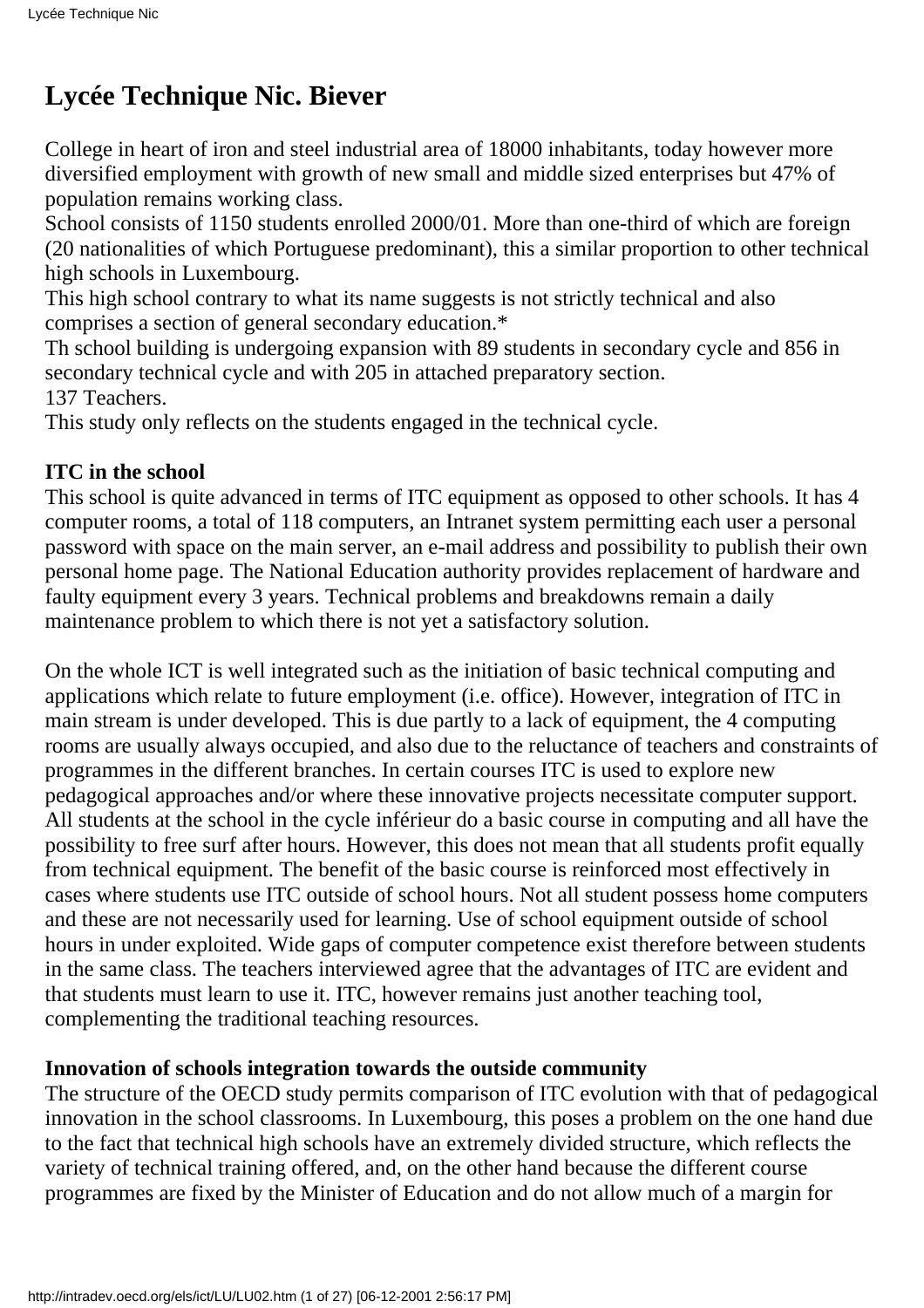specific local structure. It is also generally agreed by the school management of LTNB that the definition the pedagogical innovation in the last few years has been inclined towards an opening up of the school towards the outside community. These have been heterogeneous efforts and dont fit into a common pattern. These initiatives however respond nevertheless to pedagogical practice being of primary importance, such as seeking professional aid, training periods/instruction in companies, relations with parents, local community contact and opening up to the word via the Internet.

Both ITC and the innovation to open up to the outside community of this school are making a very slow progression, the school web site is eternally under construction. However the evolution is positive thanks to dynamic teachers encouraged by the management. Future development is assured and various students reinforce this trend.

## **2. Recent developments and their origin**

## **Progression of schools integration towards the outside community**

The opening up of this school towards the outside community did not start on a specific date. Only for the purpose of this study was this analysed along with the innovation of ITC. Only broad outlines of the history of this innovation can be traced and not specific dates.

In the recent past, two influences can be noted:

- The first is the *Projet d etablissement* introduced by the Minster of National Education in 1990, giving schools the opportunity to engage in a more autonomous pedagogical approach, providing it brought about improvement across the board. LTNB introduced workshops and outside parallel school activities led by teacher and outsiders.
- The school s concern to move closer towards the working community by putting into place training instruction periods/stages in companies surpassing those usually offered.

The success of these implementations is due to enthusiastic teachers supported by the school management, together with the aid of the national structure (reinforced by the Projet d etablissement) which provides schools with the means to participate in obligatory training periods within companies.

However, the evolution is not current in all aspects:

- The workshops of the first *Projet d etablissement* have been nearly all discontinued,
- The successive initiatives for specific projects vary depending on the availability of the most engaged teachers,
- Concerning the opening towards the outside community, there is evidence of narrowing contact with outside companies, but this differs with different sectors of teaching and classes,
- Concerning the opening up towards the family community, there are difficulties with contacting parents, systemising approaches, parents more prone to intervene when there is a problem.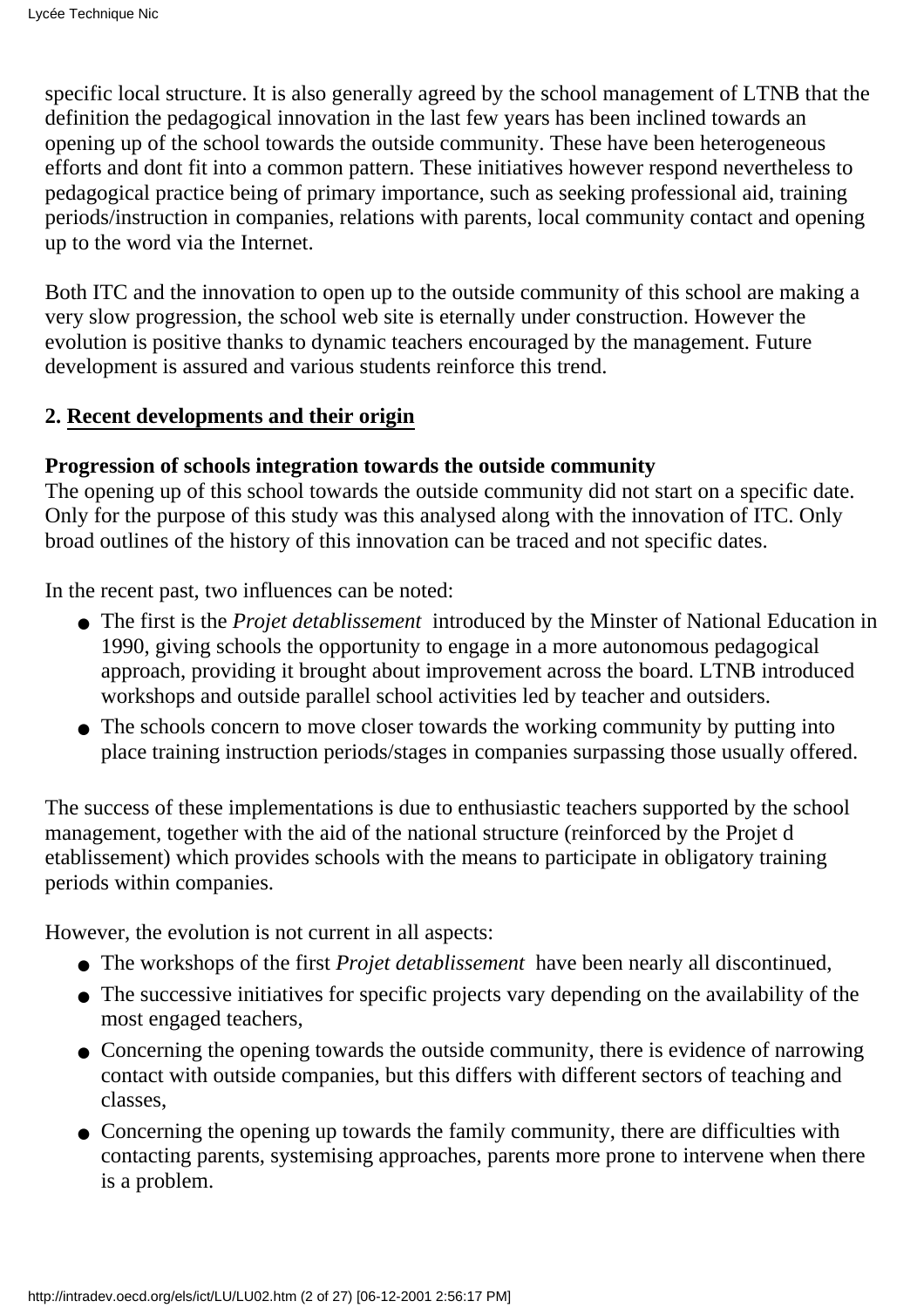# **The implication of teachers in the opening out initiative**

These do not have a uniform profile. There is a 10-15% core group of dynamic and motivated teachers, who are engaged year-after-year in diversified activities. The same co-ordinator of the first *Projet detablissement* took on the second with same group of followers engaged for one or other reason. Generally it can be said they form a very heterogeneous group with teachers from all sectors, both genders and representing all ages. Their common motivation was for personal interest. The schools efforts for opening up towards the outside community met with no notable opposition. Even though there were non-participating teachers it was their free choice. The main obstacle was overload of work and other commitments as the collaboration of these large ambitious projects required a lot of time on a voluntary time difficult to assume on an on-going basis. This was particularly felt in the European projects with exchange schools, the availability of teachers diminished progressively and above-all due to administrative work load a project of this nature requires and supplementary hours of work involved.

# **The evolution and implementation of ITC by the teachers**

## *Pioneers*

This began in the 80s when the Ministry of National Education began to equip high schools with computer labs, offer computer courses for teachers and introduce computer courses for students. Pioneer teachers at this stage were very few, mostly males consisting of different age groups but who had specific training in subjects such as mathematics, physics, chemistry, economy and were motivated by computer programming.

The first computer teachers were those of mathematics, due to the fact that the Ministry began only afterwards to engage teachers with IT diplomas in schools. LTNB had the rights to its first qualified IT teacher at a time when technological equipment was progressing with hallucinating speed. At this stage however, students were not yet really implicated, excepting a few in programming, office or computing skills directly relating to their studies.

# *Beginnings of a cross- culture*

The situation changed with the introduction of Windows facilitating IT classroom use. Easier word processing encouraged more students to use the computer. In particular language teachers and others began to close the previous gap and teachers of all ages and genders (with exception of the oldest teachers) warming to it so that the teaching group using ICT became more heterogeneous and numbers increased.

Rivalry to create the best page layouts for homework project descriptions and working tools became evident. Many were incited to purchase home computers to prepare their lessons, most notably language and human sciences teachers began to integrate ICT into their courses. In the sciences there were still no software programmes suitably adapted or easy to use for teaching these subjects. Computers predominantly used by the teachers for their private preparations at home for school lessons.

# *INITE courses*

At a national level the increased use of ICT created the need for an introductory IT course called INTE in all high schools. This was obligatory in the first cycle (3 years) comprising of 2-3 hours per week following an interdisciplinary manner teaching basics of computer skills applied in a given branch of teaching. Normally the course was prepared in the classroom by a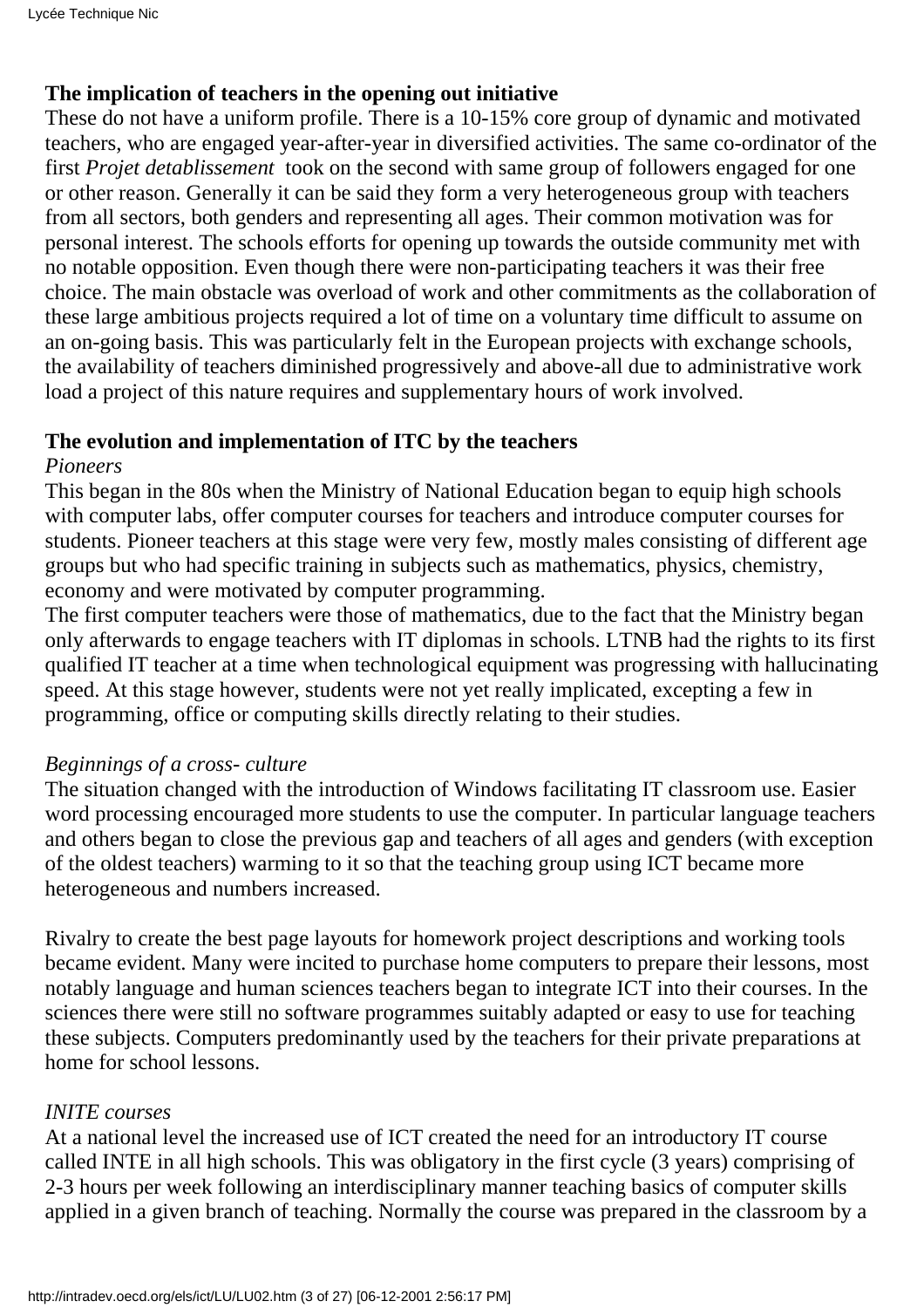teacher in the general stream (like language) and then the practical application in a computer lab. This method responded to the teachers in the general stream who did not want to introduce ICT in the classroom without technical assistance. Over time this interdisciplinary method was not found to be practical and replaced by an introductory course given by the IT teacher.

At LTNB the mixed method has been maintained and the pedagogical advantages are evident. Most participating teachers are around 45 years and male, but there is not a lack of female participation. Mostly those who already had used a PC at home and at ease in computer use. Thanks to their innovative spirit the little pedagogical projects could be put into place within the classroom, however these are unrecorded. Over the years it became more and more difficult to recruit professional teachers competent to give the INITE course, so that more and more the courses were given by teachers not familiar with ICT or unenthusiastic. It generally remained that the mainstream teachers volunteered, but their numbers did not increase as it was seen to be the same teacher year in and year out taking the initiative.

#### *Web for school*

Another important step in the middle of the 90s occurred when computers with internet access became available at LTNB. From this moment ICT was no longer considered the domain of specialists or specially interested persons. The majority of teachers were attracted to the potential of Internet and there was an increase in the number of those starting to use the computer for multi-purposes.

The installation of internet at LTNB was due to an initiative our outside experts. Members of the local Linux club, pushed by being a service orientated club offered voluntary service to put a network of computers into the school so that all pupils could have access to internet. The Linux club installed themselves in the basement of the school as of 1993 to develop the necessary equipment in collaboration with a school teacher. Several years onward, the work of this highly qualified voluntary group became integrated into the *Project detablissement* in the form of the name Web for school. The *Project detablissement* enabled credit investment and human resources to the school notably in the form of IT Teachers, mathematics and science teachers and other mainstream teachers. In this manner equipment and organisation of the introductory computer courses was facilitated with the introduction of an internet basics course for teachers, students and parents.

The first Linux computers were installed in the library and a number of teachers made use of these for the purpose of documentary research in relation to the subject they taught. Then the demand for introduction of Internet into the computer labs was called for. Gradually labs with Intranet were installed with access to Internet and Linux facilities to use popular programmes such as Word, Excel and Access.

## **Training**

The Ministry of National Education organised at a national level the training for the first teachers to give computer courses in the mid 80s. Following this the Ministry continued to offer a large number of introductory courses and specialised courses in Windows, Excel, Access, PowerPoint etc. LTNB did not offer anything supplementary to this within the school other than initiation courses to the Internet under the Web for school *Project detablissement*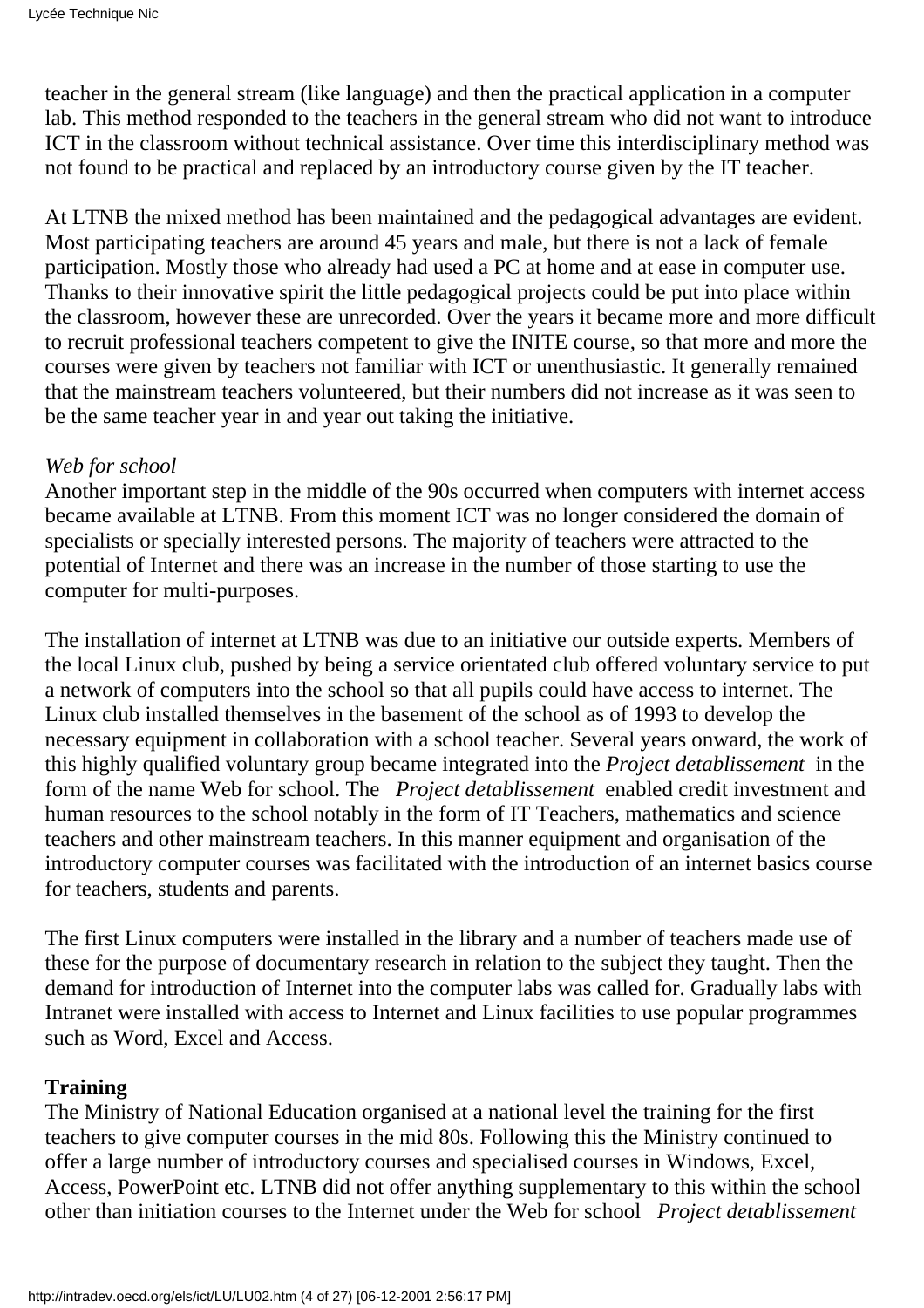#### umbrella.

According to the interviewed persons, it was most by self-teaching that they learned to use the computer, either complementarily to the offered Ministry courses or alternatively. Aid from friends, colleagues or students themselves also being precious. At the school teachers reached out to colleagues who volunteered the role of resource personnel, these however became rapidly inundated with the demand of soliciting advice. A certain amount of expertise was gained on the task whilst giving the INITE course where teachers ICT skills developed with those of their students.

Many Internet courses during the period 1998-99 were organised under the Web for school *Project d etablissement* umbrella. Some 40 teachers were implicated with others by their own means. These initiation courses were not centred on specific applications in the different branches of teaching.

## **Obstacles**

## *Reluctance of teachers*

Estimated that between 20-30% of teaching body remain unfamiliar with using a computer, of which a large number are women, those close to retirement and language teachers. These offered the following explanations for their reluctance:

- fear of technical difficulties,
- refusal or impossibility to invest necessary time to initiate themselves,
- no immediate need in their private or professional lives,
- refusal to become dependent on the new technology

- feeling of helplessness in front of an ever evolving technology, so that can never keep up-to-date,

- general reluctance towards new innovations.

Other teachers use ICT for private use or to prepare their lessons, even though they do not wish to integrate ICT into their teaching. The main reason is lack of equipment and the 4 computer rooms are almost always occupied for the computer courses, so it is not possible to use ICT for other general courses. It is estimated though that even with more adequate equipment no more teachers would make use of ICT in their courses for the following reasons:

- Scepticism to the value of ICT to the quality of teaching, and worry that students will spend too much time in front of the screen,
- Fear of technical difficulties, frustration due to host of technical break-downs during the courses, demotivation of internal and external experts in charge of the development of the internal network system, no permanent technical assistant, not enough computers so that students have to work 2-3 to a computer, inability to arrange work in groups in the labs due to the set up, too large numbers of students per class for effective use of ICT, too short period of lesson time (50 minutes); the INITE programme reduces the possibility to combine initiation of computers with other branches of teaching,
- Insufficient technical competence felt all round,
- With regards to pedagogical methodology, not enough information on possibilities, lack of suitable software, lack of know-how on how to approach basic projects and work in groups, too much time involved to implicate, to prepare and plan with colleagues,
- With regards to human relations, , not used to this interdisciplinary method or work in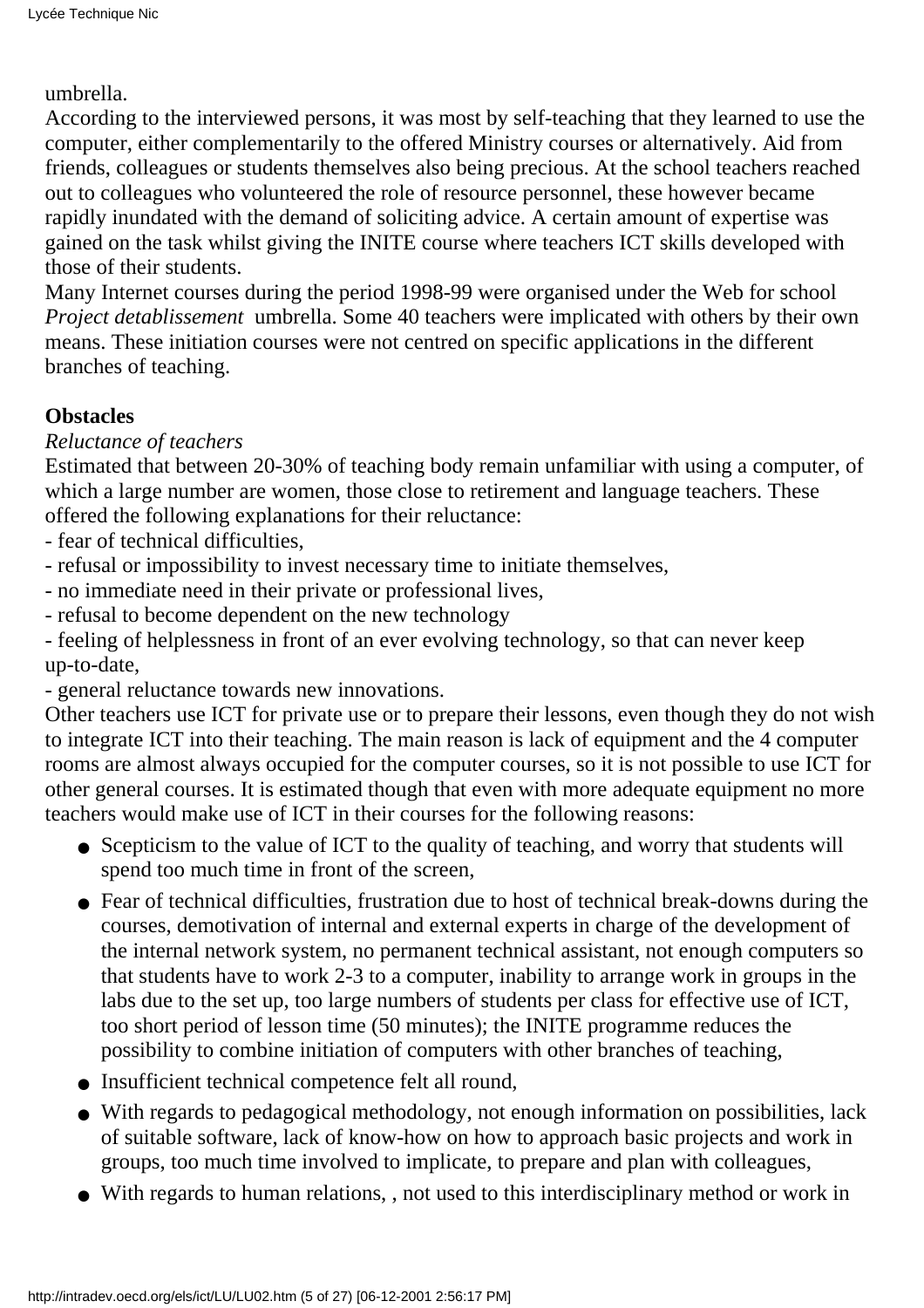groups, divergent views and antagonism experienced between colleagues during a common course.

Teachers on the whole at LTNB are not anti ITC, those who do not wish to use it continue preparing in their traditional methods, and some just use it at home to prepare lessons. The do not feel pressurised to use it as the labs are almost always occupied and the evolution of students with home computers to do their homework is relatively recent.

#### *Technical problems and internal controversy*

The installation of a cheap and reliable Intranet system, thanks to Linux and the collaboration of voluntary external experts and teachers interested in ICT has caused controversy between the persons implicated. Linux is not a tradition in Luxembourg high schools, only after successful implementation at LTNB was this module adopted in other high schools. The official national programme prescribes various software and Windows the system had to be consequently adapted. These constraints brought about new technical difficulties adding to those that one normally experiences when installing a new network in a school. This caused many breakdowns in spite of the reputation of Linux for its reliability.

Some incompatibility was experienced with RESTENA the National Education Research Telecommunication Network as this network relies on a permanent liaison with all classical and technical high schools in the country. RESTENA wished to install a central security system with firewall to certain sites for all schools, this was not possible with the Linux system at LTNB who had their own private system of protection.

The technical problems that arose were much more difficult to solve than either the external experts (Linux club members) and the internal experts (teachers in charge of implementing the network) envisaged. Also the school lacked permanent technical staff to solve these general maintenance and technical problems, so that the computer teachers found themselves overwhelmed with this responsibility as well as teaching. The frequent break-downs and maintenance problems added towards a negative image to other teachers and demotivated them to integrate ICT into their teaching courses.

Apart from exasperation in front of technical break-downs there was not consensus among the external and internal experts or between other teachers on how to handle the situation. There were those who wished to see a sophisticated technical back-up and those who just wanted the simplest reliable equipment solution. There were also those persons so taken with computing that they were ready to consecrate hours of their time and those who wished for good functioning equipment but not prepared to give up hours of their spare time for this.

Over time the situation has eased with the addition of supplementary computing staff and better dispersion of tasks. Break-downs are less frequent. There remains however the presence of non-functioning equipment and there is not a system in place in the school for replacement, which remains a frustration. The role of the external experts remains controversial, even though their merit is recognised. Most interviewed persons agree that the conflicts that have arisen could have also taken place between internal staff, but it remains a delicate situation having external volunteers in a public establishment for something so vital such as ITC. This problem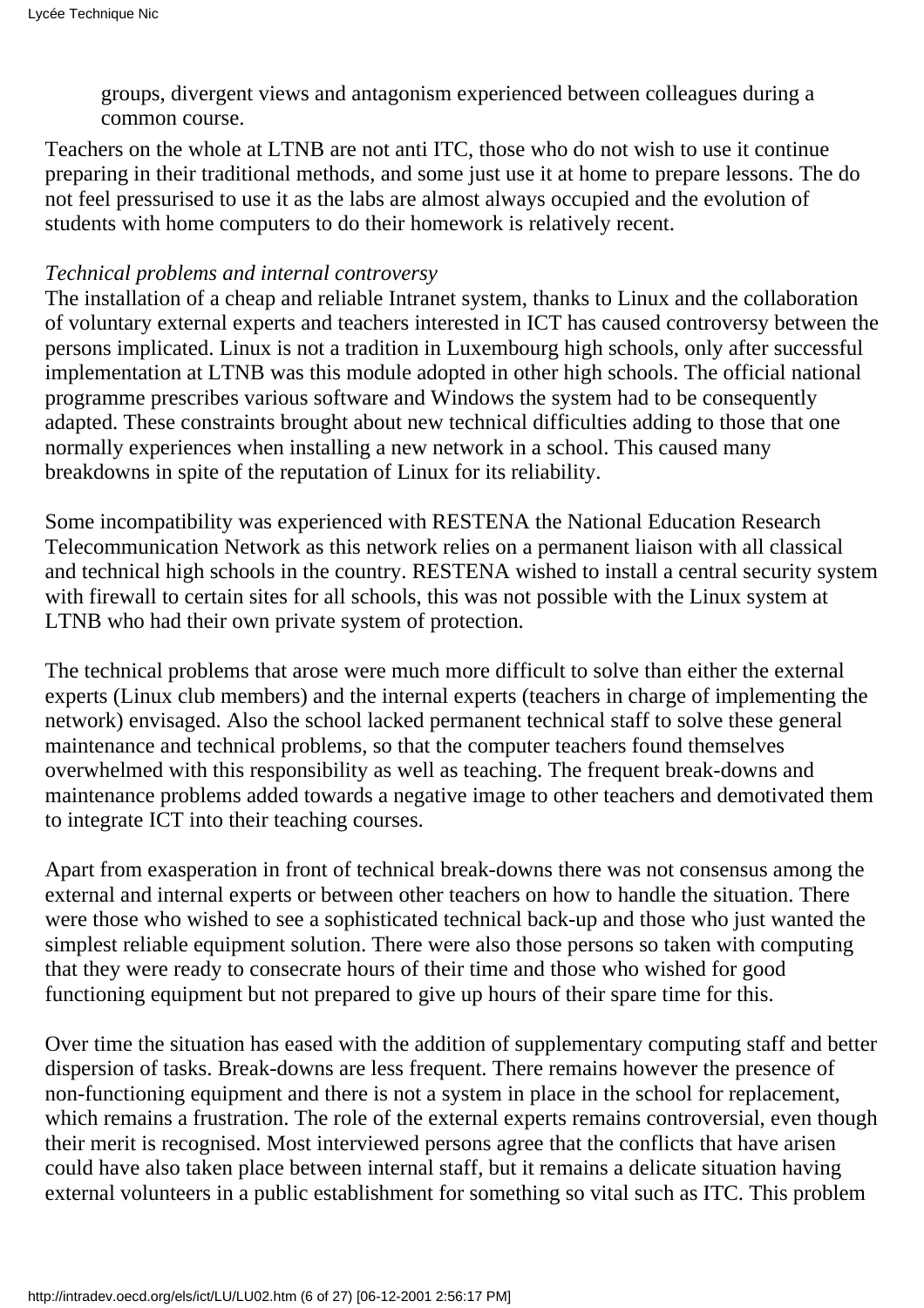was even more evident when the school wished to use the Intranet for administrative purposes and transmit confidential files.

# **Introduction and installation of ITC: the foundations are assured**

The efforts of LTNB to install ITC and open up the school towards the outside community are partially inseparable:

- sometimes at the level of the persons implicated, as the core group of teachers engaged have mixed objectives,

- sometimes in a more accessory fashion in that Internet was used by pupils to document their future careers or to contact outside companies for training courses,

- sometimes in a more substantial way in that IT was used in different classes in collaboration with the local community or to connect to other classes in other countries, Internet being considered a window to the outside world.

Developments did not always happen in a uniform manner. Some obstacles that could not entirely be resolved arose. But the evolution has been overall positive. In the last few years the progress of ITC has been further reinforced by the government funds to boost ICT equipment in a programme entitled *Média 2000.*

# **3. The situation at the time of the school year 2000/2001**

# **Computer equipment**

At the beginning of 2000 at the LTNB there were 118 installed computers

- 70 computers in the labs
- 8 in the model office
- 12 in the biology lab
- 2 in the chemistry computing department
- 2 in the physics computing department
- 2 in computing studios
- 2 in electronics department
- 4 in the teacher staff room
- 3 in the psychology service
- 5 in the administrative offices
- 2 in pedagogical assistants office
- 2 in technical services

Servers are installed in the basement of the administrative building and computing annex. There is an administrative server (Windows NT4) and principal Linux server with password access, an alternative Linux server, an experimental router/proxy Linux server with Internet security firewalls, a Cisco router which routes between Internet/RESTENA/CIE/school network/administrative network, an intranet Linux server and CD server (NT4 files).

All the computers are equipped with multi-media with the exception of around 20 which have no CD-ROM drives, but this is compensated for with Internet access and connection to internal network. The workstations use Windows NT4 with the exception of 2 computers in the staff room which are on Linux. The servers are Linux and Windows NT1.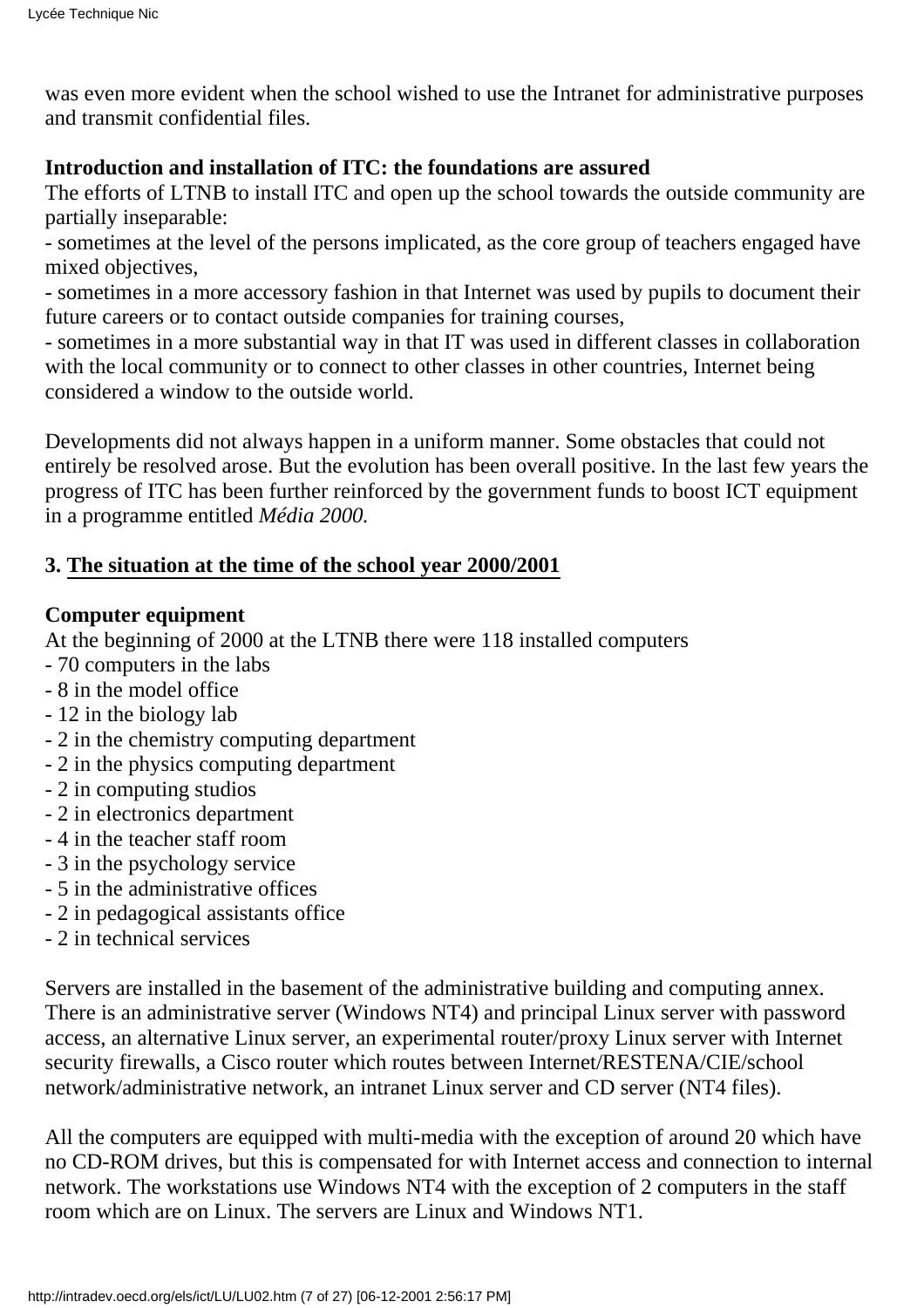For the past 4 years students have password access and each student has their own space allocated on the hard disk and email account and possibility to publish their own home page. All internet access passes by the school server which allows a certain control over abusive use.

The Ministry of Education replaces equipment every 3 years and also faulty equipment. Small repairs are carried out by maintenance staff in the computing labs.

## *The equipment as seen by the users*

On the whole the interviewed persons esteem that the equipment at LTNB is advanced in comparison with other schools. They complain that the labs are always occupied by the computing courses and therefore ICT cannot be integrated into other courses.

The lab users criticise the inadequate number of computers per student ratio. Often they have to work in pairs or three to one machine. The layout of the labs does not facilitate working in groups either, it is too rigid.

All agree that an enlarged computing area is needed. Some teachers express the wish for students to be equipped with portables for use in the classroom. Others disagree in that the maintenance problems involved would outweigh pedagogical gains. Others are for workstations at each desk within the classroom. Others vote for a single classroom computer with projection facility.

Most interviewed agreed that in recent times technical problems have diminished. However technical problems remain a serious deterrent and disturb classes and waste precious time. The bad history of past technical problems also causes reticence to use ICT in the classroom.

The presence of permanent maintenance staff is considered to be an absolute necessity. These persons should be recruited into the school as opposed to liberating staff from teaching time to deal with these problems.

# **ICT Use**

# *Integration into the school curriculum*

During the school year of 2000/2001, ITC was used in the following ways in LTNB: - INITE course, basic computing skills course (Word, Internet, Excel) for all pupils in first three years of technical secondary cycle including the preparatory class. This initiation course is combined with application into the general stream (see Chapter 2).

- Computing courses (programming) in certain superior classes,

- office courses (commercial administration, accounting, model office etc.) for certain superior classes,

- optional course with no fixed content, e.g.: creation of home page,

- in an integrated manner, for specific tasks like biology where they have their own computing area,

- in a punctual manner, in other branches if the computer labs are free, except they are very rarely unoccupied in reality.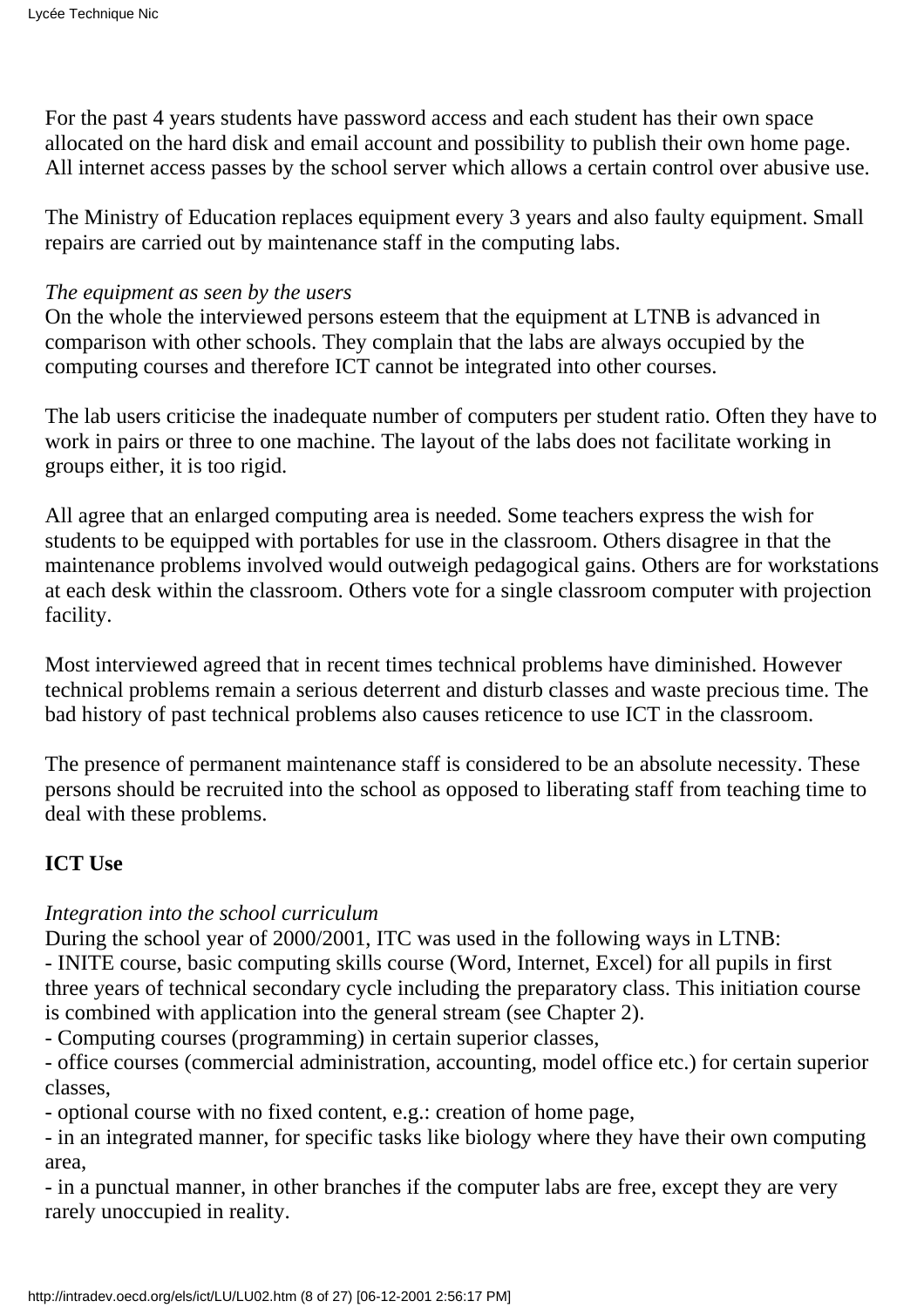In the 8th grade/class, an optional course exists to learn 10-finger typing.

On the whole it is considered that ICT use has been well integrated into LTNB concerning basic computer applications with a view to future employment such as office work. But ICT integration into more general use is less developed due to lack of equipment and reluctance on part of teachers and constraints of curriculum in different areas. ICT mainly used in other branches where projects necessitate computer support.

Internet use is modest and only recently part of the INITE course. Other special internet courses are given but outside of class time, similar courses are offered to the teachers as well as parents.

Outside of class time students can use the computer labs to free surf, they can do homework research or navigate internet according to their interests. These sessions are held for two-hours on one or two afternoons per week.

## *ICT use by teachers*

A survey of ICT use by teachers was carried out in November 2000. The OECD questionnaire was given to all 137 teachers. Only 30.7% returned the questionnaire consisting of multiple choice answers requiring only 10 minutes to complete. The detailed results are in Appendix 2. Of the returned 42 questionnaires most of the contributors were at ease writing a text using the computer, communicating by email and web searching, but less competent with specialised tasks. Word processing the most popular use and tutorials nearly not used at all. Three-quarters of the teachers said their students made use of the Internet at least once for their courses. The majority used home computers regularly to prepare lessons, and made regular use of email, a third communicated with other teachers via billboards or forums. It can thus be deduced that the majority of teaching staff at LTNB by end 2000 used ICT only for preparation of their lessons or private needs, as those who did not respond to the questionnaire were even less likely to use it in the classroom to those who responded.

# *Examples of good practise*

Despite the limited use of ICT in general at LTNB, from interviews there are examples of ICT use in a number of areas beyond those imposed by the official curriculum:

- In the INITE course during the last four schools years (1997/98 2000/01) the initiation of technology combined with the following branches:
- languages (French, German, English) 19 classes
- mathematics, physics, chemistry 13 classes
- music and art 13 classes
- biology, geography 11 classes
- history, economy 4 classes
- ADAPT (general classes weak students) 12 classes

There is no documentation however on these interdisciplinary projects. But without doubt after the difficulties as described in Chapter 2, the Cupertino between computer staff and general teaching staff brought about enriching learning experiences for the students. An Internet research on the life of painters was regrouped on a data base as a result of such work.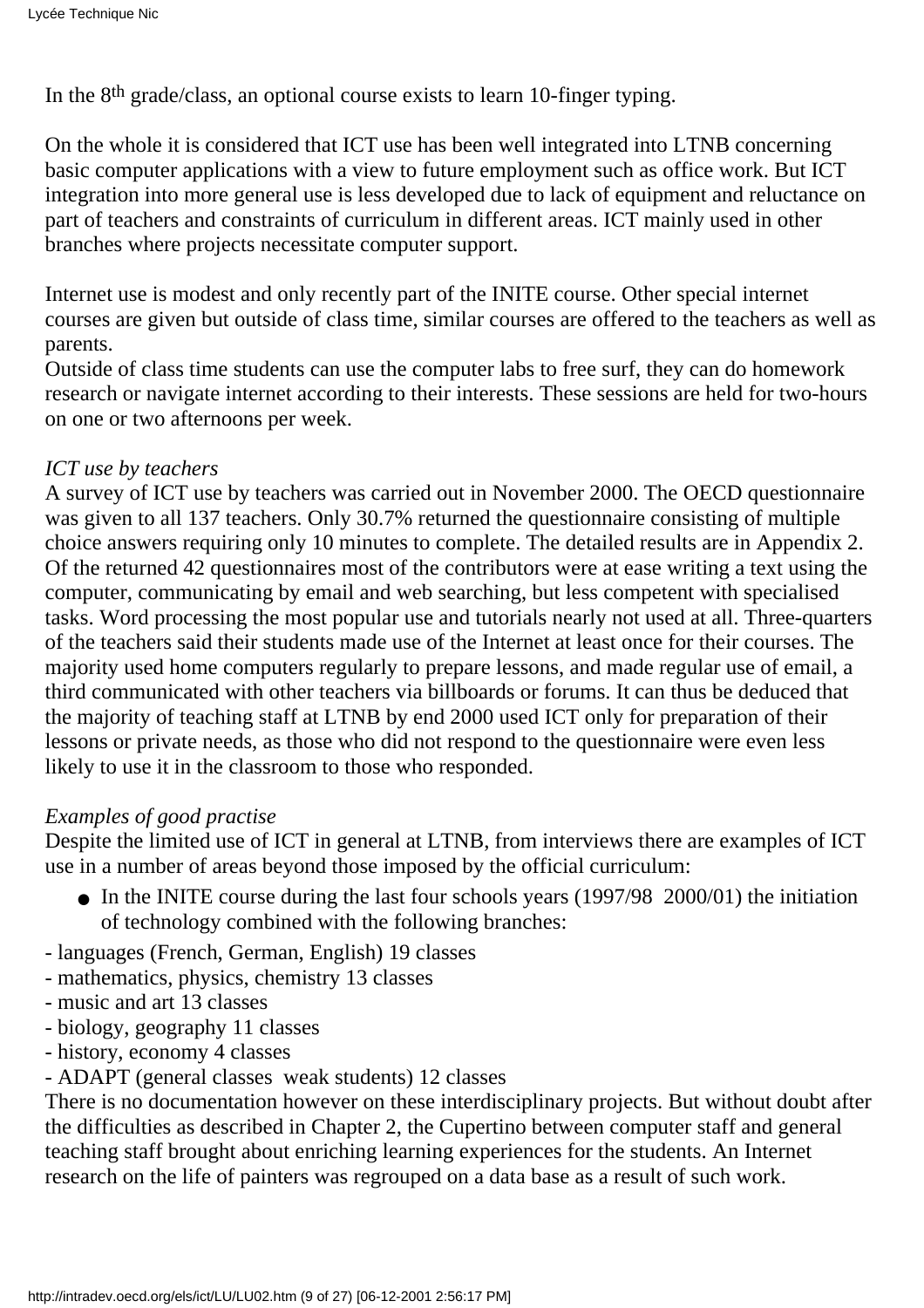- Training with a view to future employment: in the commercial office courses, teachers publish documents regularly on the school server and students are invited to download them from their personnel access. Students are also encouraged to undertake internet searches e.g. for a study on the insurance company market in Luxembourg and in the initiation course to commercial enterprise and in the course entitled model office which simulates a working environment with different service sectors of a commercial office, students use the computer to aid stock taking, sales, accounting, general administration ([http://ltnb.lu:bureumo/burmo.html\)](http://ltnb.lu:0/burmo.html) some courses have simulated demonstrations incorporated.
- Specific projects: students have used ICT for specific project work and documenting on the web e.g.:

- an interactive photo story by the 8<sup>th</sup> grade: (<http://www.ltnb.lu/webmast/web/main.html>)

- chemistry project by students in the 9th grade who published a series of questions on the web with the possibility of verifying responses but with the aim to aid inferior students to improve their knowledge in chemistry and physics [\(http://www.ltnb.lu/webmast/web/main.html](http://www.ltnb.lu/webmast/web/main.html))

• Integration of ICT in biology (this department hosts a dozen computers with overhead screen projection). The biology teachers at LTNB co-ordinate a project studying the diverse possibilities of ICT for biology at a national level ([http://www.bommel.ltnb.lu\)/](http://www.bommel.ltnb.lu)/). Didactic resources are recorded on the web such as:

- In the Remarkable Trees project where students in the 8th grade who opt for biology have recorded with the aid of a communal gardener the most remarkable trees that exist in the Dudelange town and have published photos and a description of each example on the web ([http://www.ltnb.lu~arbres/home.html\);](http://www.ltnb.lu~arbres/home.html);)

- In a lesson entitled DNA zum Anfassen 11th grade paramedical/social students downloaded a tutorial from the web with self-evaluation possibilities to familiarise themselves with DNA structure;

- In varies courses where students do research on the web or compile work notes, or where students use the projector to illustrate practical work.

Soon the Biology Department will be equipped to undertake experiments assisted by computer, e.g. take blood pressure or perform an electrocardiogram.

- Within training periods in companies, students use ICT at these companies, and have to obligatory submit reports on their stages on computer, they are incited to do neat presentations and make use of the web to document on the companies.
- Integration of ICT in other courses, apart from rare visits to the lab when they are free, teachers giving general studies use the computer at home to prepare their course, making course handouts, consult CD-ROMs and do document research on Internet. Some encourage students also to do homework using the computer, and for this students either use their own personal computers at home or make use school computers after-hours or computers at their local libraries, youth centres etc.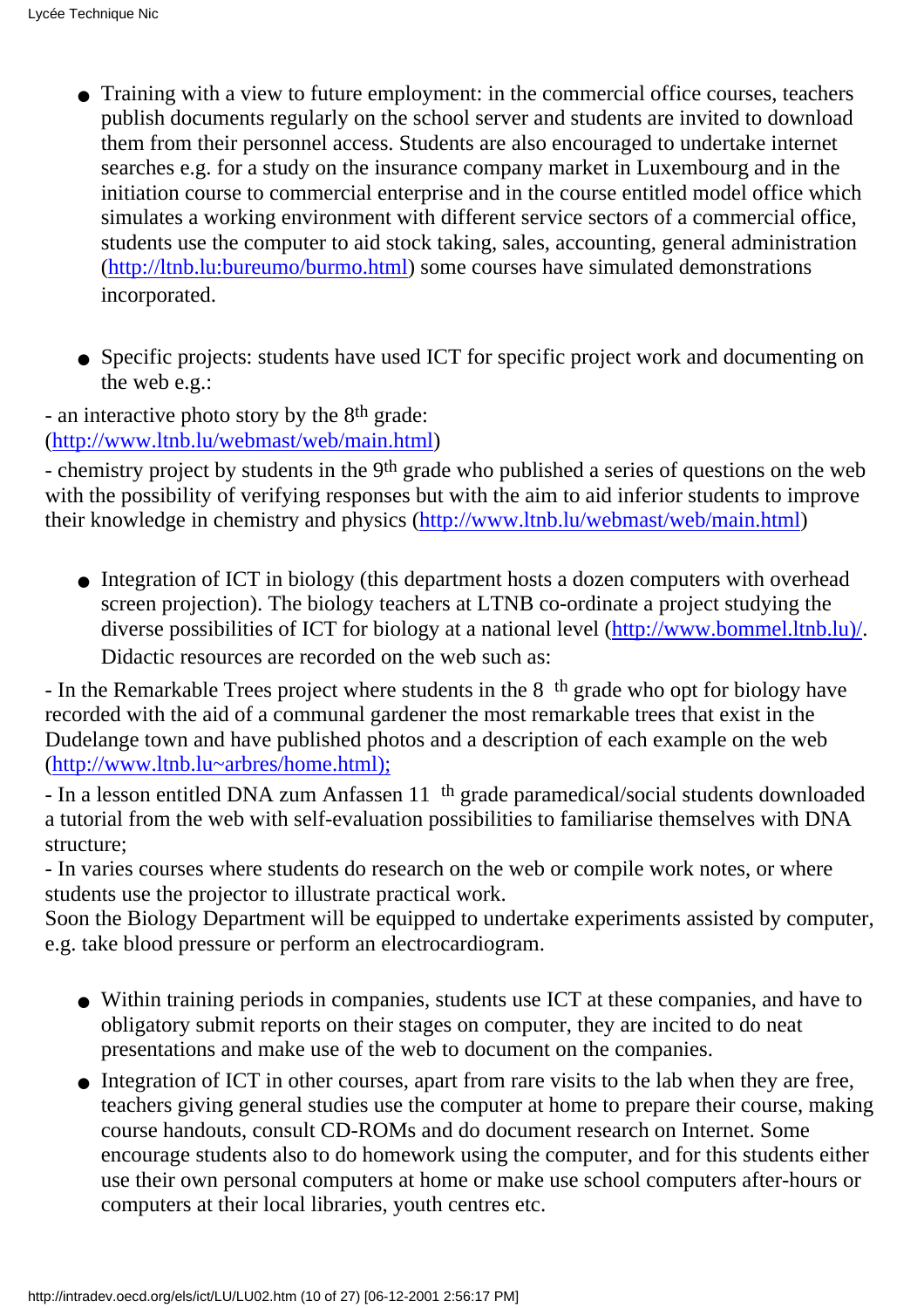Teachers interviewed on the advantages and disadvantages of ICT mentioned firstly that ICT is a precious working tool for preparing or illustrating a course and that Internet and CD-ROM allows rapid access to a vast resource of documents and references that are regularly updated. Those who have integrated ICT into their courses have found a means to alternate the main part of the course with this new pedagogical approach which is more individually centred and adapted to stimulate student autonomy.

Among the cited disadvantages it was mentioned that a lot of time has to be invested in helping students work in a intelligent way. This calls for more preparation time and classroom time.

Student abuse of the material (deterioration of the equipment, access to unauthorised sites etc.) were considered annoying, but not a major problem at LTNB.

# **The students at LTNB**

#### *Advantages*

Globally for the students, ICT represents such an advantage that they feel absolutely compelled to learn to use it. ICT represents a tool to facilitate chores for the student and open up new avenues. Internet also offers a vast potential of resources of information, documentation, communication and learning. Current information is readily accessible at little cost. The new resources can be used to do traditional homework, but also to explore new ways to work in a more autonomous fashion. At the same time ICT can favour working closer together between students and their teachers on projects. In general students like using ICT, and speak with enthusiasm about it, they are motivated by their work and this motivation with concern to ICT has not been seen to diminish over the years at this school. ICT represents for the youth something which is indispensable to their futures.

## *Disadvantages*

Among the disadvantages risks that ICT represents to the young, most of those interviewed complained about the time factor spent in front of the screen instead of talking a walk in nature. The time invested to do a serious Internet research, and the time by diversions such as chat rooms and forums, time spent in electronic communication rather than personal interactions. It is also deplored that with ICT more time is spent on presentation than depth of work. There are also a large number of students who are lost faced with the mass of information offered on the Web when they have to perform research. Often random pages are printed from the Web, without analysis, understanding or even reading them. The adults also agree that for the most part students have difficulty to identify the difference between a good and bad quality sources of material, while the students themselves do no recognise this problem. There is fear that the youth access material that is not desirable, and that they do not recognise the danger, that they are targets for publicity and will be tempted to make financial engagements beyond their means. It is also noted that daily use of ICT can cause student stress when they are required to perform certain task when they are not sufficiently competent with using the equipment.

Most teachers agree that while homework presentation improves thanks to ICT the quality of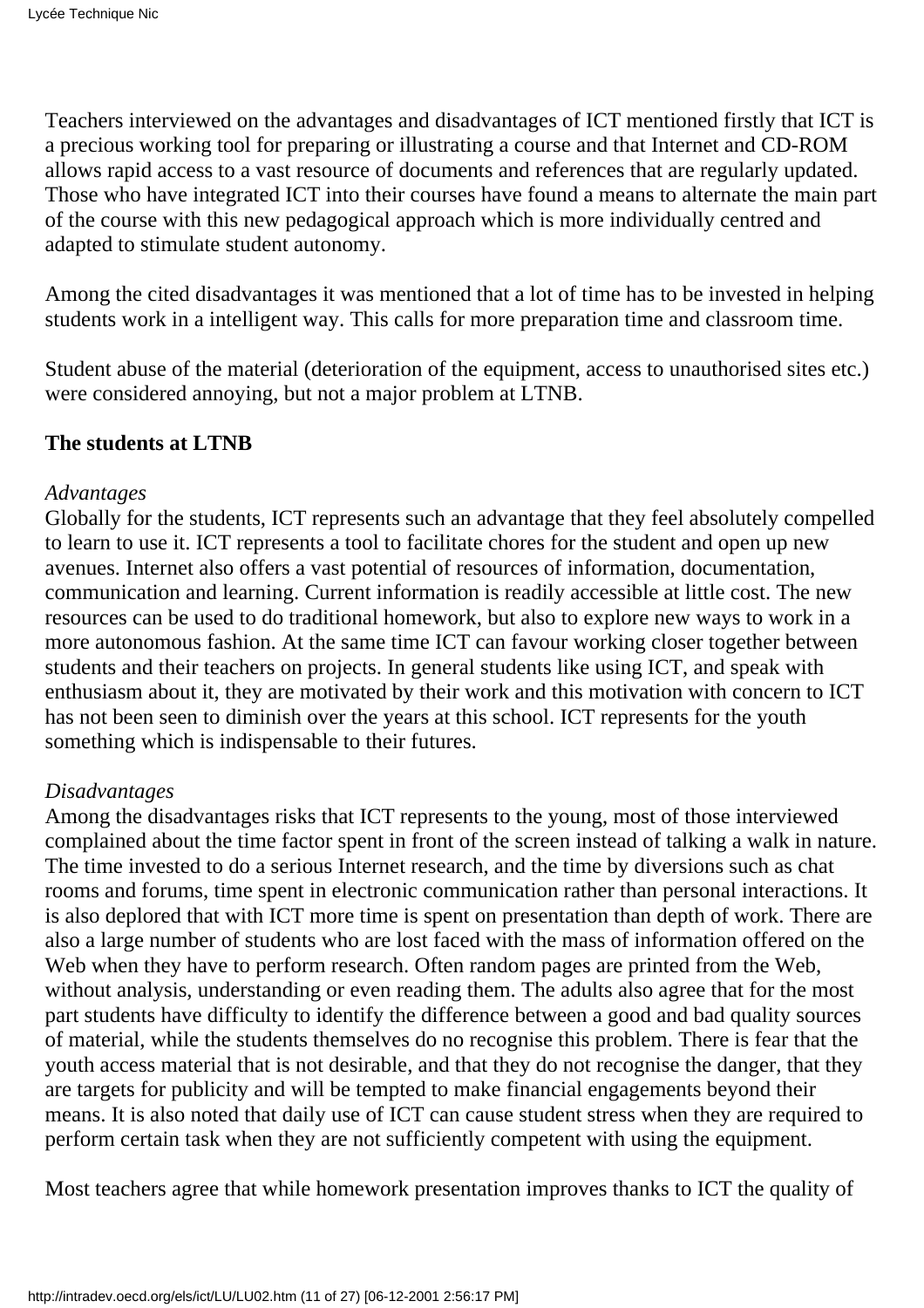depth does not. ICT should not replace other traditional tools such as books. The quality of the work depends largely on the pedagogical framework, the available time and access to equipment and above-all to possession of a home computer. On the whole students are more motivated when using ICT aid, unless the subject does not interest them or they are frustrated due to their weak grades which will not get them into the desired field of work afterwards.

## *Competence*

For the most part the teachers interviewed esteem that in general the level of computer skills is medium or good, especially with those students who also possess home computers. The level is estimated to improve dramatically over the next few years, as there still are big gaps in level of skill among students in the same class. After three years of the INITE course, the students have achieved a basic level (boot and shut down a PC and a programme/ read, exchange and save files, open and close Windows, distinguish between a hard and floppy disk, know the specifications of a local network and home directory, know the main applications such as Word, Excel, PowerPoint and Internet). For the most part the students are able to improve themselves in areas of their own interest, some of them becoming true experts in their field. But some teachers feel that students cannot yet apply their knowledge to concrete tasks, so that after 3 years of the course this will show improvement. Students themselves have mixed views, some said they managed by themselves as well as those that had followed the full INITE course, but most agreed they were slow at word processing as they could not 10-finger touch type. Some declared they did not yet feel at ease in front of the computer and could not do page layout properly, some complained the INITE course was too theoretical, with too much focus on Excel so that they had to learn long formulae. The interest of the youth is based on their own interests, but also the image of their future careers, but latter not always in line with the evolution in the real world. Some of the paramedical students did not realise that hospitals were so computer equipped and that nursing implied a certain ICT competence.

In 1998 the Web for School project undertook a survey at LTNB on their knowledge and interest in using Internet at school. 599 students responded, of which 83% confirmed to already have prior knowledge acquired during their normal classes at LTNB. Judged most useful was e-mail contact newsgroups and chat rooms at the top of the list followed by access to current information and documentation. Concerning their principal use of Internet 60% of students responded for accessing current information and 6% use for preparation of homework during class as opposed to 39% use it to prepare their homework at home. Few students make use of their email addresses at school, for lack of opportunity and that their mail is inspected.

## *Students with home computers*

Students who possess home computers are able to exercise and perfection their ICT competence gained at school. All interviewed agreed that students with home computers were at an advantage which is further enhanced by parents who encourage their children to exploit the potential of ICT for learning and not just for playing.

The teachers at LTNB estimate that most of the students at this school possess home computers, be it their own or a family computer. Thos who have home computers do not necessarily have Internet access, although this number is increasing. This is reinforced by a survey carried out on 160 students by a computer teacher at the beginning of the year 2000/01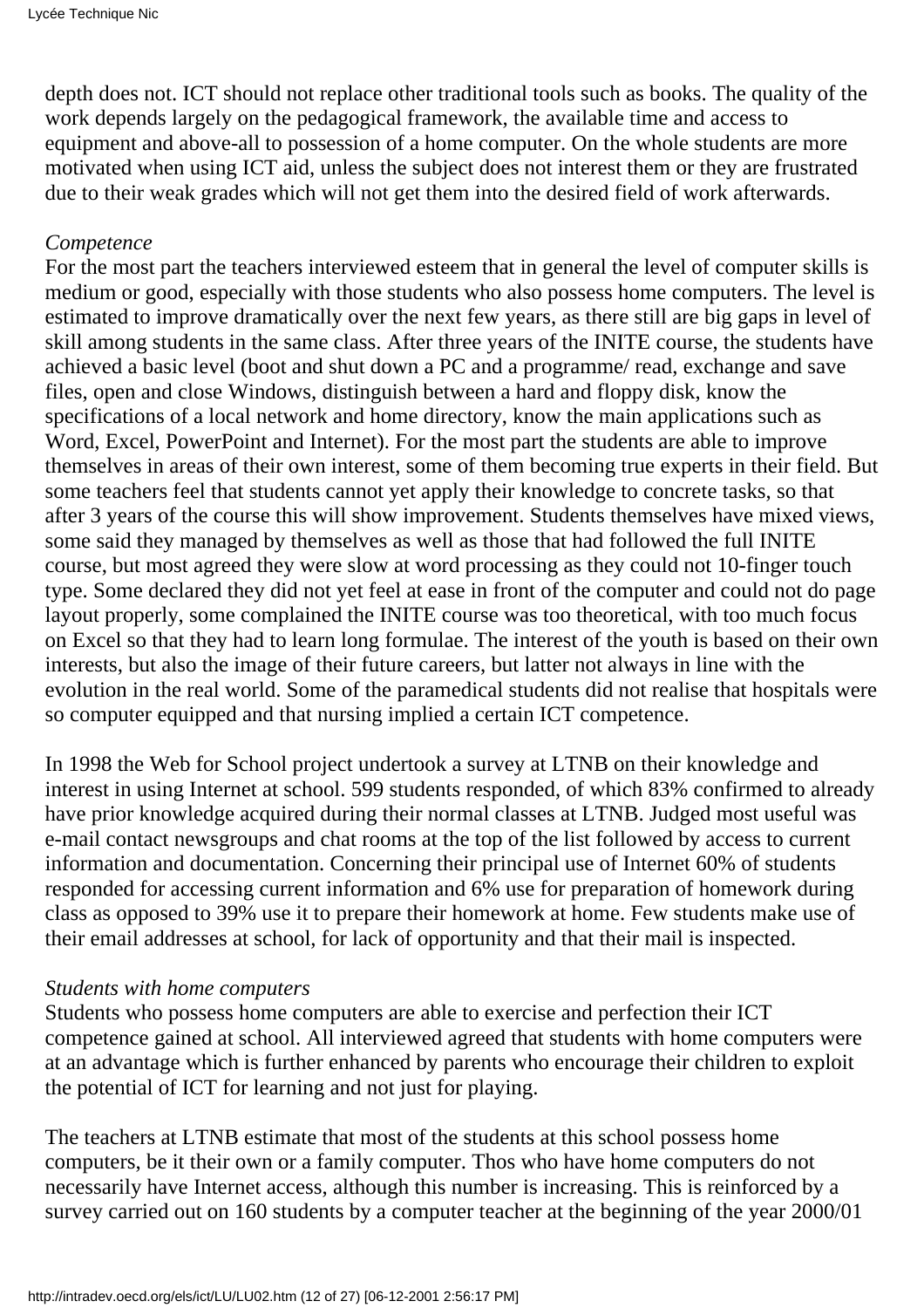who attend his 9 INITE classes grouping students of the 7<sup>th</sup>, 8<sup>th</sup> and 9<sup>th</sup> grades of the technical high section (excluding preparatory regime). 79% stated they had home computers and 44% access to Internet.

There are assumed to be large variations in the different classes however. In the classical high school section where the largest percentage of students are from better social classes and almost all have their own PC, whereas at the technical high section it is estimated that the grouped classes have a lower figure than what is stated above, and in the preparatory classes which group mostly underprivileged students, it is estimated that more than half do not possess home computers. It is estimated that the financial situation of a family plays a large role as to whether a students has or has not a home computer, independent of nationality. But there are families with fewer means who offer their children computers by way of credit. Not all home equipment is however used for school learning, either intentionally or not. Sometimes software not compatible with the school, some are not at all equipped with software to do homework, notably due to cost response. A informal survey at end-2000 in a 10th grade class following an office course, revealed that of 24 students, only 12 had a home computer equipped to do homework on Excel. There are other families of various social standings who for one reason or another refuse to invest in a home computer.

But the above situation is constantly evolving, students using home computers for ICT increasing by the year. However, underprivileged students at LTNB are not rare and there is a problem in that they do not have home computers. To aid those students with no computer at home or Internet access, the school has opened its labs during certain hours. The most common formula on offer are the 2x per week free surfing sessions. Students can do their homework or navigate the web under supervision. Chats? Are forbidden. These seances are well attended but the number of students compared to total number of students who profit from it is little. The reasons are on the one hand the inability for students to remain at school after hours and limited offer of time and lack of publicity. The lack of the wish for students to remain at school after hours also explains the failure of other initiatives, such as the offer of some teachers to organise appointment access to the labs after school hours in order to do their homework.

## *Which students profit the most?*

ICT has the most benefit to better performing students, often from families who are better off financially and have home computers, or to students from poorer socio-economic backgrounds with no home computers. The majority of teachers agree that ITC does not close the gap between good and bad students or students from different socio-economic backgrounds. The presence of ITC in the home has shown to be a distinct advantage, but the better students have more facilities to exploit the potential of ITC, locating Internet sources, reading, understanding and interpreting them an using it for personal use. The better students are better able to solve technical problems. Amongst the less gifted students there are those that are able to manipulate ITC purely from a technical standpoint without using their competency to improve at school or further their careers. Their inability to concentrate does not allow them to approach tasks in a structured manner and they are easily diverted. They are less motivated to spend free time in a computer lab or do serious research at home and even less inclined if their parents do no serve as an example in this domain. If the level of achievement at school is very low, the students are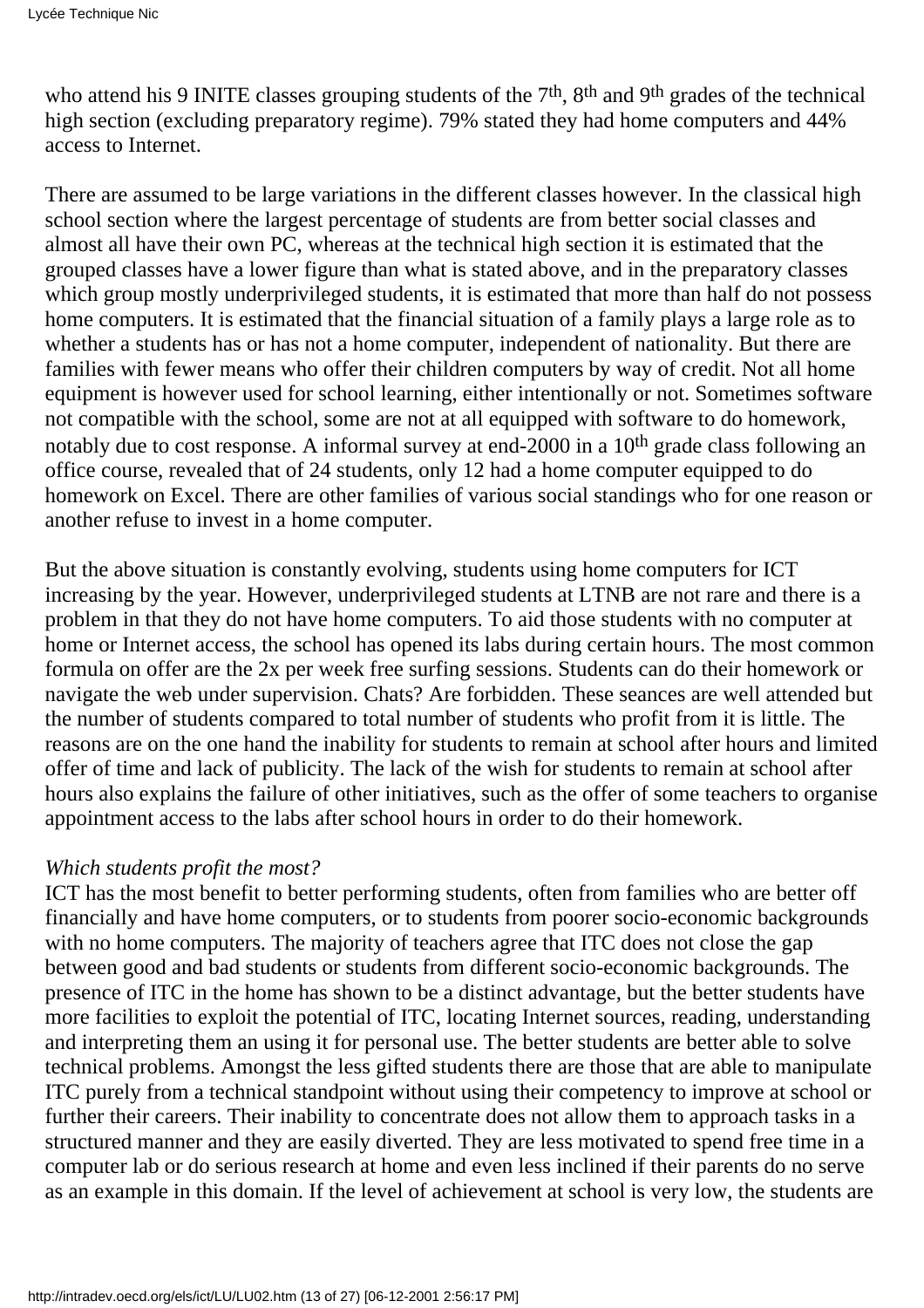equally slow at catching on to computing and following through to make use of it.

Only a minority think that ICT is beneficial for weak students. To succeed you have to give them new tasks, adapted to their level and stimulate their motivation. It is argued that good students always do good work, with or without the aid of ICT. It appears also that students help each other which reduces social gaps.

All teachers generally agreed that ICT is beneficial in one manner or another to all students with varying degrees.

#### *Girls and boys*

The vast majority of teachers interviewed were in agreement that the impact of ICT differs according to sex. This statement is not surprising in a country where the level of female employment is amongst the most feeble in Europe and the choice in high schools reflects largely the traditional professions.

LTNB comprises a total of 659 boys and 419 girls split as follows: (excluding the 73 students in the technical section following an alternative training with a company apprenticeship). Classical high school 89 students of which 57.3% girls Technical high school (excluding preparatory) 782 students of which 38.5% girls Preparatory regime affiliated to technical high school 207 pupils of which 32.4% girls

The majority of students at LTNB attend the technical high school: 481 boys and 301 girls. But boys and girls are not equally spread in the different sections. In a number of sections, there are less than a third of the same sex and in extreme cases, the 10th grade and 11th (paramedical and social section) there are 85% girls and in the 11<sup>th</sup> grade (general technical section) there are 7.1% girls and in the 10th grade XEL (electricians section) there are no girls to the 18 boys in the class.

In general fewer girls have home computers. This presumption on the part of the teachers is confirmed by the survey results from the start of the school 2000/01 year carried out by the computer teacher to his INITE classes of 160 students in total: 71.4% of girls and 82.7% of boys possess a home PC. There is no difference concerning the access of internet at home with 44.6% of girls and 44.2% of boys. The situation was found to be similar in this study, among 6 girls, 4 possessed home computers of which 3 had connection to Internet. No figures exist on the presence of ICT in the home according to nationality and the collected information is ambiguous with certain teachers being of the view that immigrant families are less equipped, but according to a Portuguese mother (Portuguese representing the largest group of immigrants in Belgium) Portuguese girls are better equipped than boys due to the fact that they do not have the same liberty to go out as boys and computers are a compensation.

The persons interviewed are unanimous in agreeing that in general, boys show more interest in ICT, boys talk more about computers, they buy specialist computing magazines, they do DIY on their computers, which girls never undertake to do and boys are more inclined to go attend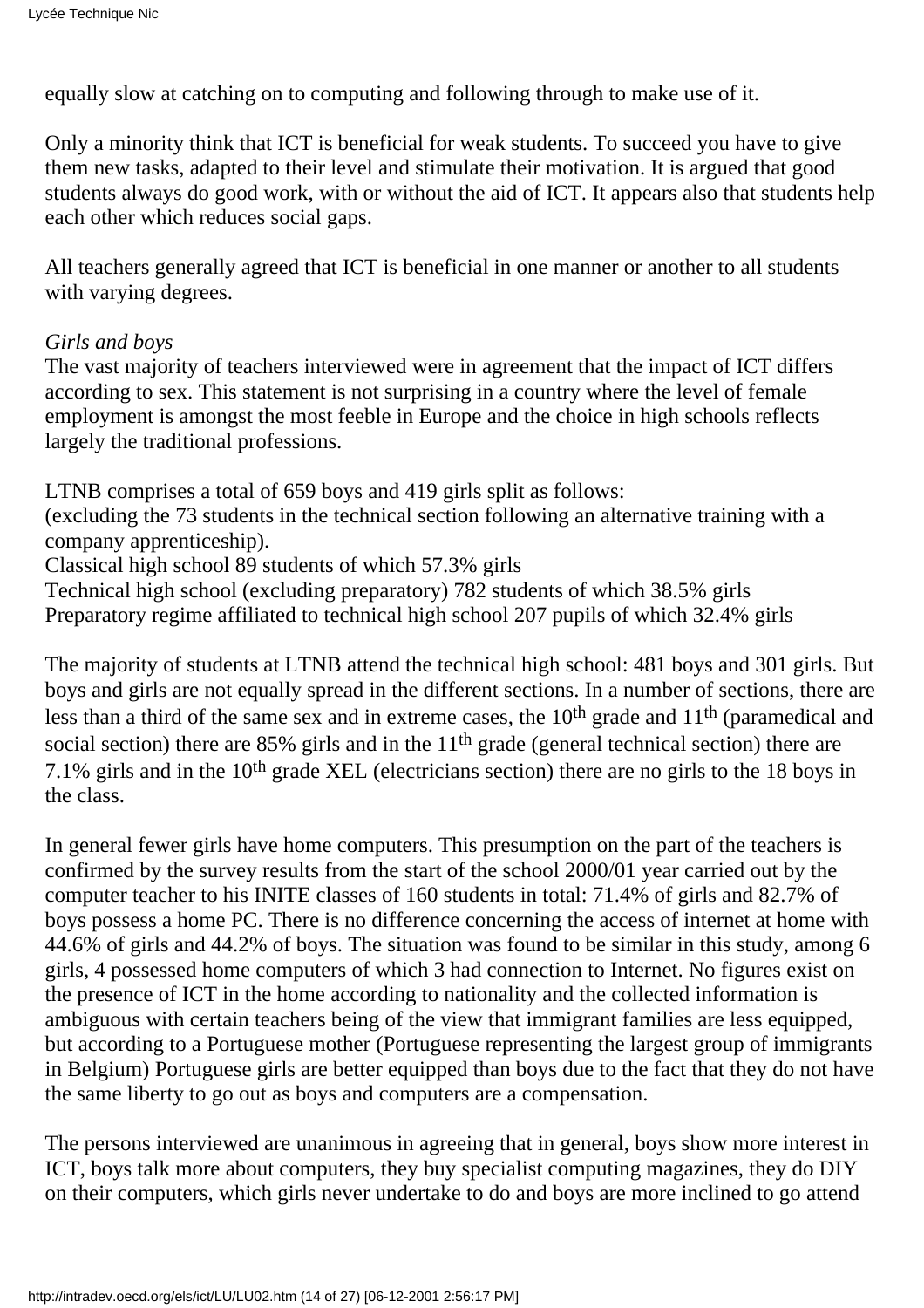the free surfing sessions and internet initiation courses. Of the students interviewed, 2 boys of the 5 mentioned Internet amongst their favourite hobbies whilst non of the girls mentioned it as a hobby.

Girls and boys differ also in their approaches to learning the new tools, girls are more shy to initiate themselves to it and more inhibited by the technicalities in general, in case of technical difficulties or break-downs the girls turn towards external aid while boys try to resolve the problem themselves first, no matter what their competence level is. Over time the differences are less pronounced. If girls have had a certain reluctance initially they overcome with systematic learning solutions whilst boys have a tendency to bluff their way and overestimate their competence. But the biggest sex differences are visible in the extreme cases where students particularly gifted in ICT are nearly always boys and the ones who want to have strictly nothing to do with it are nearly always girls. Teachers signal that boys are often eager to help girls and show off that they are better. Teachers therefore avoid putting a boy/girl pair in front of the computers as the boys monopolise. Teachers also reveal positive experiences in all-girl groups who show more initiative and do not hesitate to ask questions (Orika course).

The teachers in charge of ICT instruction are male and female, with slightly different roles according to their sex. The four computer teachers and all the members of the pilot group of the *Projet d etablissement* Web for school are men. But in the INITE course given by a computer teacher together with a general stream teacher are both sexes: 52.6% men and 47.4 women during the four years comprising the school years 1997/98 2000/01.

At ICT usage level teachers do not see a difference between boys and girls in execution of the tasks confined to them. They only indicate that boys are more fascinated by Internet and are more tempted to navigate during a course or access forbidden sites. When they are free to navigate the web, girls and boys frequent different sites (e.g. cars for boys and pop idols for girls). Girls are more interested in the potential of interactivity of the Internet, the chat rooms and sending e-mails to pop stars, than playing computer games which excite the boys.

# **Initiatives of schools integration towards the outside community**

For the purposes of this study comparison was made between the evolution of ICT and pedagogical innovation in the whole school. For this reason it was decided to define the pedagogical innovations at LTNB over the past year towards opening up of this school towards the outside community, notably the working world.

## *Openings to the working world*

• Aid to steer pupils of the 9<sup>th</sup> grade

At the age of 15, students are required to make decisive choices concerning their future professional training and career. To aid students to guide the choice adapted to their capabilities, their interest and contacting future employees, the school has introduced since 1998 a pilot project for the 9<sup>th</sup> grade to open up towards the outside working world. This pilot project consists of the following steps:

- representatives of the Employment Administration come to the school to inform students on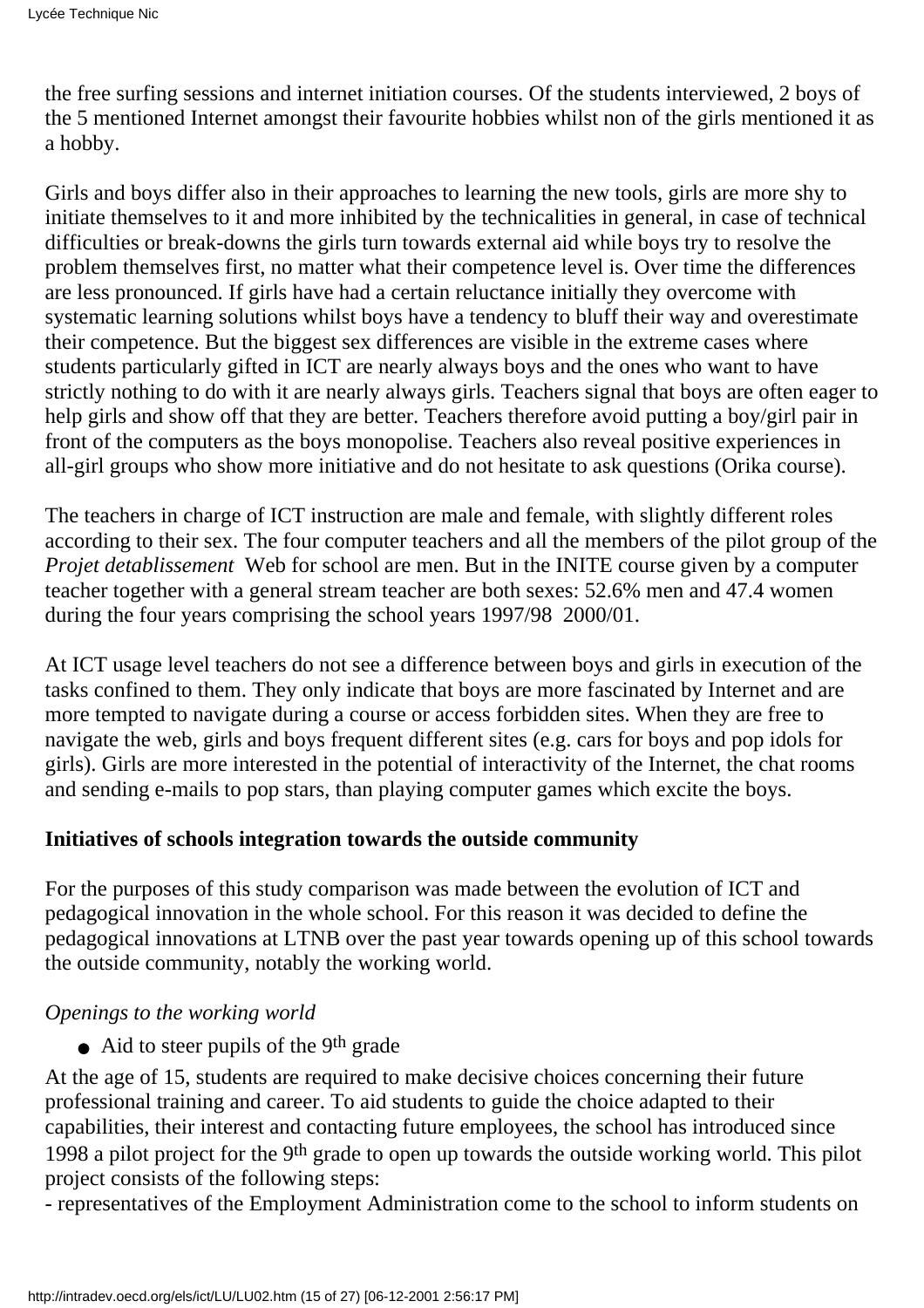course options for various careers, students perform a test on their professional interests, the results of which are discussed with a the Psychology service;

- After this preparation, the 9<sup>th</sup> grade classes visit the Luxembourg service for professional orientation and Employment Administration BerufsInformationsZentrum (BIZ) where each student documents their main interest.

- After the visit to BIZ, students are invited to test their presumed preferences in an orientation training period of between 1-2 weeks in a company of their choice. This stage/training course is obligatory for the students in the preparatory regime, and for the others it is a voluntary exercise undertaken during the Easter break. During an information evening, parents are invited to participate with their children. A teacher makes contact with the company and visits the students at their various work places. Students and employers sign a contract with the parents. At the end of the stage, the employers fill out a form stating the behaviour and aptitude observed. The school also requests the students to compile a report on their experiences and repercussions for future professional choice.

- At the end of the third trimester, BIZ has a special consultation booth at the school, inviting students to pass by individually, or if possible with their parents (booth open until 20:00) to inform themselves on possible apprenticeships and registrations with the Employment Administration.

In the near future the school intends to develop further efforts for orientation like pushing the parents to become more involved, and introducing evaluation of strengths and weaknesses of students before the 9th grade.

• Technician training for students in  $12<sup>th</sup>$  and  $13<sup>th</sup>$  grades

The training periods spent in companies for the students of the 12<sup>th</sup> and 13<sup>th</sup> grades who are training to become technicians is 4 weeks. This is written into the official programme, but LTNB applies special extra effort in this area to organise them under the best possible conditions to assure a framework of quality. The school has gained firm contacts with a large number of potential employees who are ready to employ student employment. These contracts re directly linked to the schools programme of the students concerned. All the teachers collaborate for the organisation of these training periods as part of their teaching tasks. Usually each student undergoing student employment has two tutors, one from the general stream (language, mathematics...) and one from professional training. The teachers make first contact with the company to decide what tasks the student employee will undertake. This avoids a student employee being abandoned and giving the company the responsibility to give instruction to the student; During the training the tutors visit the company in question and make an evaluation together with the person in charge of instruction in the company for the student. After the training, the student is requested to compile a report, which is presented orally in front of his/her class.

• Visits and training for paramedical students in  $10<sup>th</sup>$  and  $11<sup>th</sup>$  grade

Visits and training for paramedical students in  $10<sup>th</sup>$  and  $11<sup>th</sup>$  grade are also written into the official programme, for the 10th grade, two visits to a hospital are organised for the human sciences programme and for the  $11<sup>th</sup>$  grade a training observation course of one week in a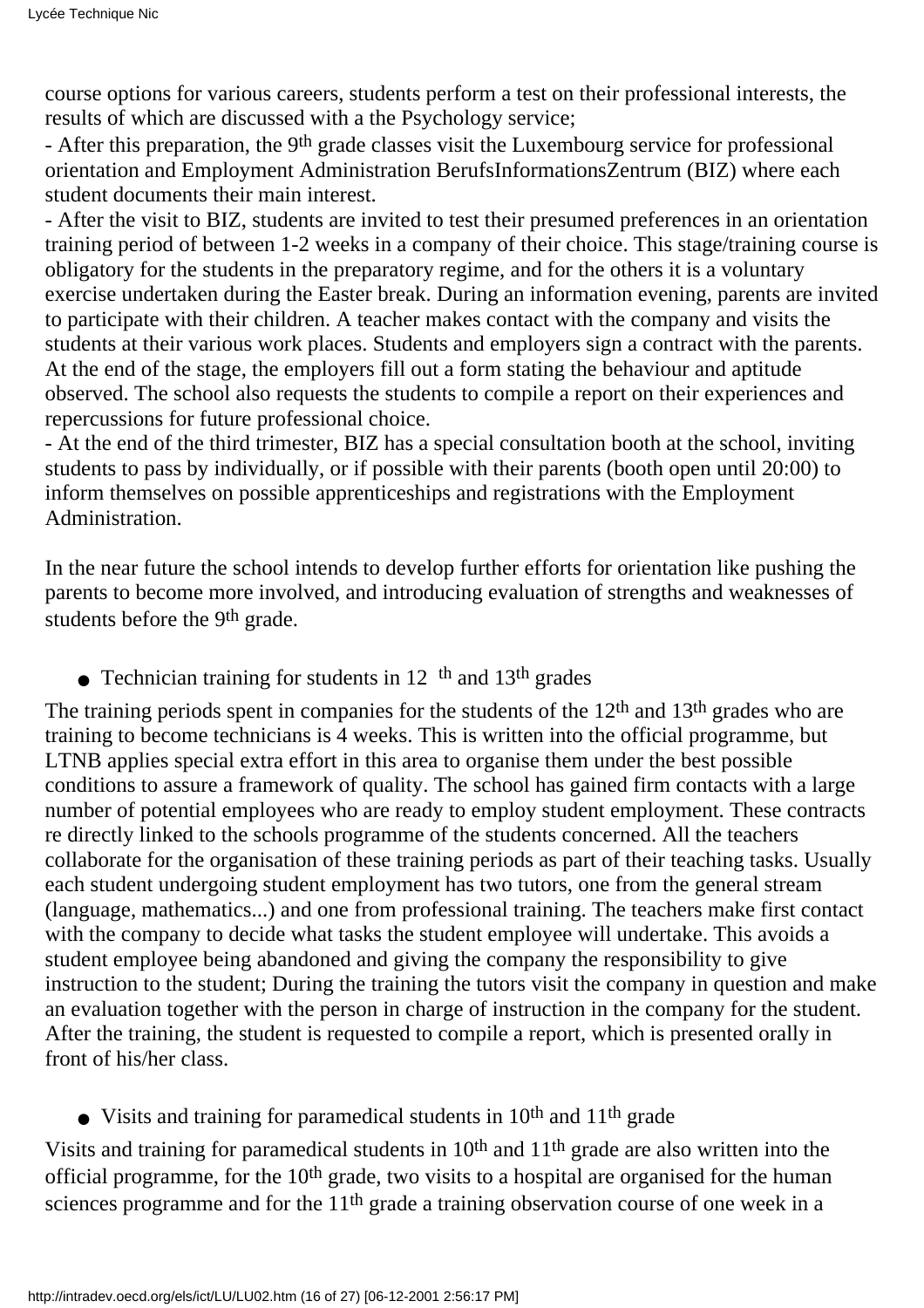hospital, crêche or retirement home, handicap centres undertaken. These contacts with the professional world are not as strong as those in the commerce sector, the school is in the process trying to make them more effective. These enterprises are overwhelmed with numbers of students for training periods, and cannot always ensure a person to oversee each student. This is why the school presses on teachers of the concerned classes to visit the sites and ask for evaluation from the staff at these sites to complement the student report.

• Other contacts with companies

The school also organises visits to companies. Teachers at LTNB help students to contact companies to find future employment.

## *Opening to the local community*

The first *projet d etablissement* proposed to students support in their school work as well as different outside school activities/workshops in sports, music, photography, radio, video, chess etc., organised in collaboration with local clubs and national institutions. Most of these initiatives ended with the first *projet d etablissement* in 1995, but the spirit of opening up the local community continues.

The school participates regularly in round tables on subjects of employment with representatives of the community, local enterprises and the Business Federation and Employment Administration.

The school hosts exhibition, conferences and other events such as the Employment Week in the commune of Dudelange held in January 2001 and before that an exhibition on recycled waste and economising energy.

The school also turns to the local community for aid in organising cross-border projects for the students. It has also requested association of partnering with communities in other countries.

Classes collaborate frequently with communal services to specific activities which are initiated either by a teacher or the communal department. A number of projects carried out in the Biology course in collaboration with the local ecology service, such as the database of Remarkable Trees published on the school web site: [\(http://stadtbaeume.ltnb.lu/](http://stadtbaeume.ltnb.lu/)) and the Hello Spring project [\(http://spring.ltnb.lu\)/](http://spring.ltnb.lu)/).

The school was awarded the cultural prize of the town of Dudelange for a film made by the students at LTNB.

# *Opening beyond the local community*

Teachers also invite experts to give a class, e.g., authors to present books for language course or history. Other classes visit museums, libraries, theatres, exhibitions in Luxembourg. The school also organises excursions and cultural visits to neighbouring countries. Lower grades can participate in the snow class in a foreign country each year. There are also contacts with foreign schools of which the Dinant high school and LTNB got to know each other by way of two teachers contacting each other via the Internet.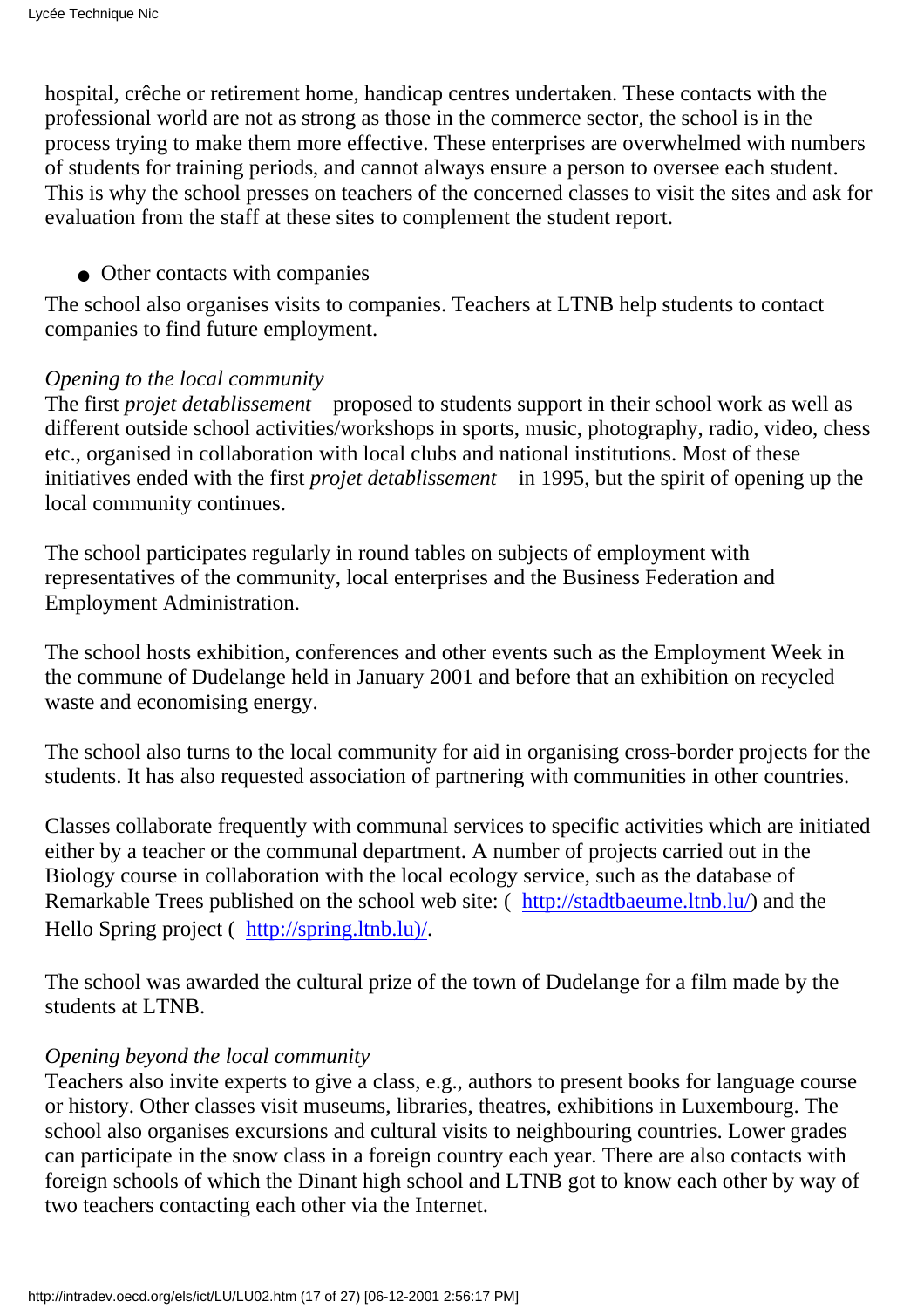The *projet detablissement* Web for School offered all students the possibility of using Internet long before this was a national norm. The aim of this was to offer also underprivileged students access to this richness of information. This move towards opening to the outside world via internet is also linked to local community in that the LINUXCLUB helped install the necessary technical equipment. After which these experts became integrated into the *projet d etablissement* which helped push technological advancement further, and training for teachers, students and parents. Initially it was envisaged to make the school server accessible to local associations to publish their home pages, but this idea was abandoned as new technologies allow each to provide a home page at little cost.

## *Opening towards the family*

The school places great value on parental contact. At present this contact is limited to meetings as stipulated in the official programme, an open day in the second trimester, and one-to-one meetings with teachers and parents. To facilitate communication with immigrant parents, the school has begun to offer translation in French and Portuguese at certain meetings. Contacts with parent representative leaders are held in an Education Council and meetings with parent association. Less formal meetings are held during festivities, sporting events and others. Parents interviewed were of the opinion that the school in general was open to dialogue with parents and appreciated the ease for arranging a meeting with a teacher in case of a specific problem. The school proposes to intensify in the future contact between the school and parents, not just when problems arise.

## **Advantages and disadvantages of schools integration towards the outside community**

All persons interviewed underlined the importance of the opening up of the school towards the outside community. In their eyes the disadvantages were not existent or minimal in comparison with the gains.

The efforts of opening up came as a breath of fresh air to prevent the school from closing up within itself. The school is not an ivory tower, but functions in a local, social and economic context and it is thus necessary to open up towards the exterior. Students enter into contact with new environments and learn things not taught in the school. This is both enriching and a source of new ideas, particularly so for students from underprivileged families who dont have in their daily lives the richness of experience and stimulating as others.

During the exchange programmes, students get to know youth from different backgrounds and used to a different way of doing things.

But it is noted that the opening up of the school towards the outside community is most beneficial when the young leave the school. The preliminary contact with companies is considered a huge help to face the professional world. During their training periods, the students gain a more realistic view of professional life. They may realise that a certain career does not correspond to their expectations and opt for an alternative. When the training course confirms their initial choice, they become more motivated to do well. They also have the opportunity to become familiar with the expectations of future employees, something which the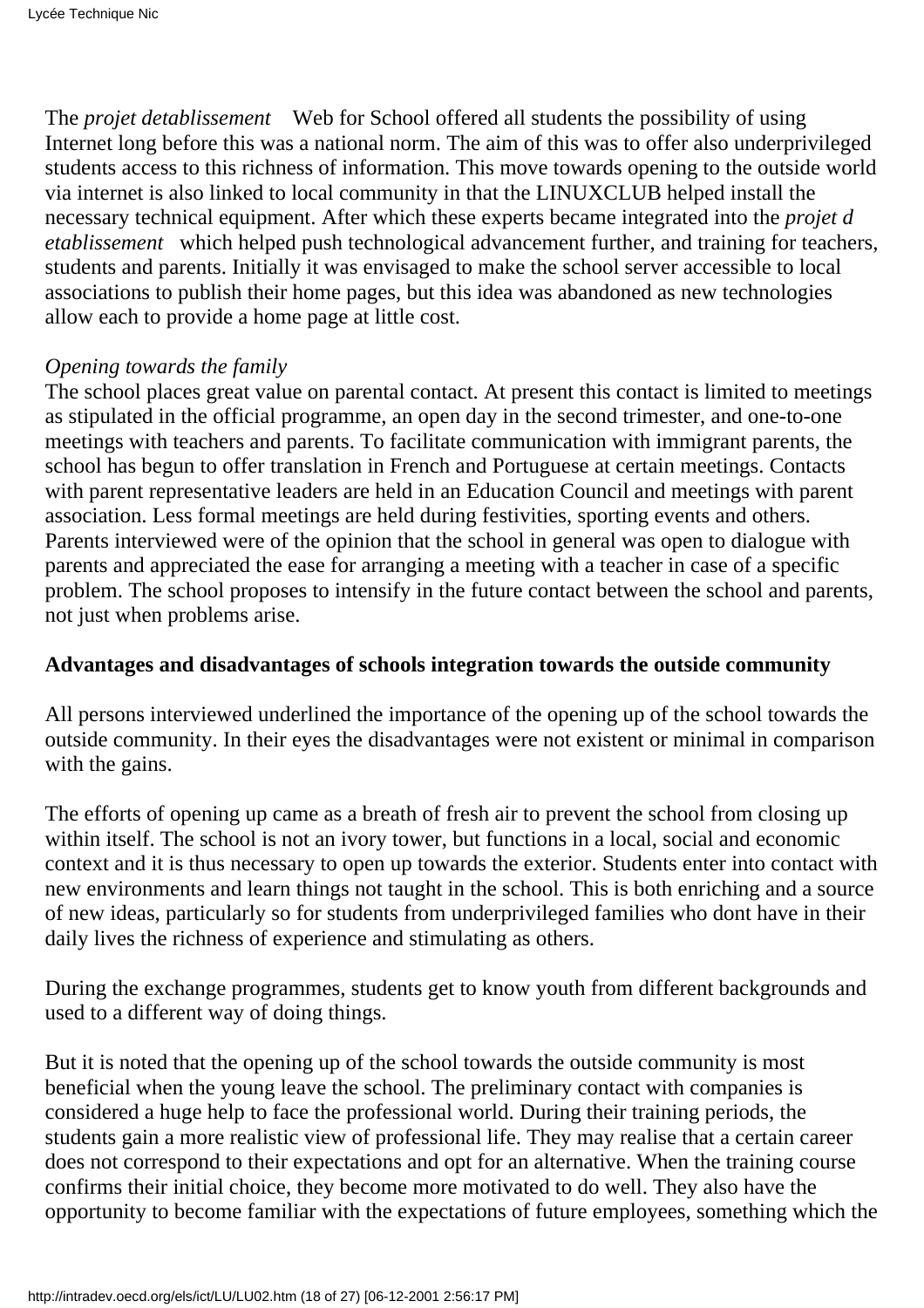youth tend to ignore, e.g., punctuality, manners, presentation etc.

For the students the training periods with companies are very motivating and valued experiences. They return with more confidence as they realise they are capable of executing good work. The experience is further positive a great number of students have mediocre grades especially in languages.

The training in companies also permits the school to evaluate how well school learning prepares the students for professional life. The opinion of several teachers and parents is that the education system can profit in adapting their programmes to changes in the companies, above-all for classes that are preparing for a specific career. This applies also to the utilisation of ICT in the different fields.

The interviewed persons stated as disadvantages the risk that students might have difficulty to complete their school programme if their participation with the exterior lasts too long. This risk is not considered too great as these initiatives are either parallel to schooling or training periods in companies and linked to the school programme. Concerning the participation of a class in a specific project, it needs to be decided for each case where to draw the line between the projects and official programme.

A too great influence of a company over the schooling programme should be guarded against. It is noted also that the outside environment has difficulty in understanding the level of student understanding and speaks a language foreign to students.

The participation in projects and other measures in favour of opening up the school towards the outside community is only possible with a large voluntary engagement on the part of teachers over and above their teaching commitment. This engagement can be difficult to sustain, especially on large group projects and interdisciplinary approaches.

On an organisational level, it can be noted that administrative work is often laborious and school hours rigid (50 minute lessons) so that there is an obstacle of not enough flexibility.

But the main deficiency is that the measures in place in favour of opening up towards the outside community are still too modest. Some believe this is due to the constraints of the official programme which allow only for limited opening and others reveal that teachers are not in high enough number to invest as this opening up requires closer working with the students, a different method of teaching and motivation. For the most part teachers have no training for contact dealing with outside companies and are not ready for this adventure. The same goes for the availability of teachers for working in groups which is essential for project work.

Both parents and students appear from the interviews in the light of this study, to be little informed on the efforts of LTNB to open up towards the outside community. Concerning the opening up towards the family, there is still a long way to go, the school wishes to open up dialogue with parents who are not keen on school contact, whilst interested parents wish the school to communicate more openly with parents, including those who do not speak luxembourgeoise.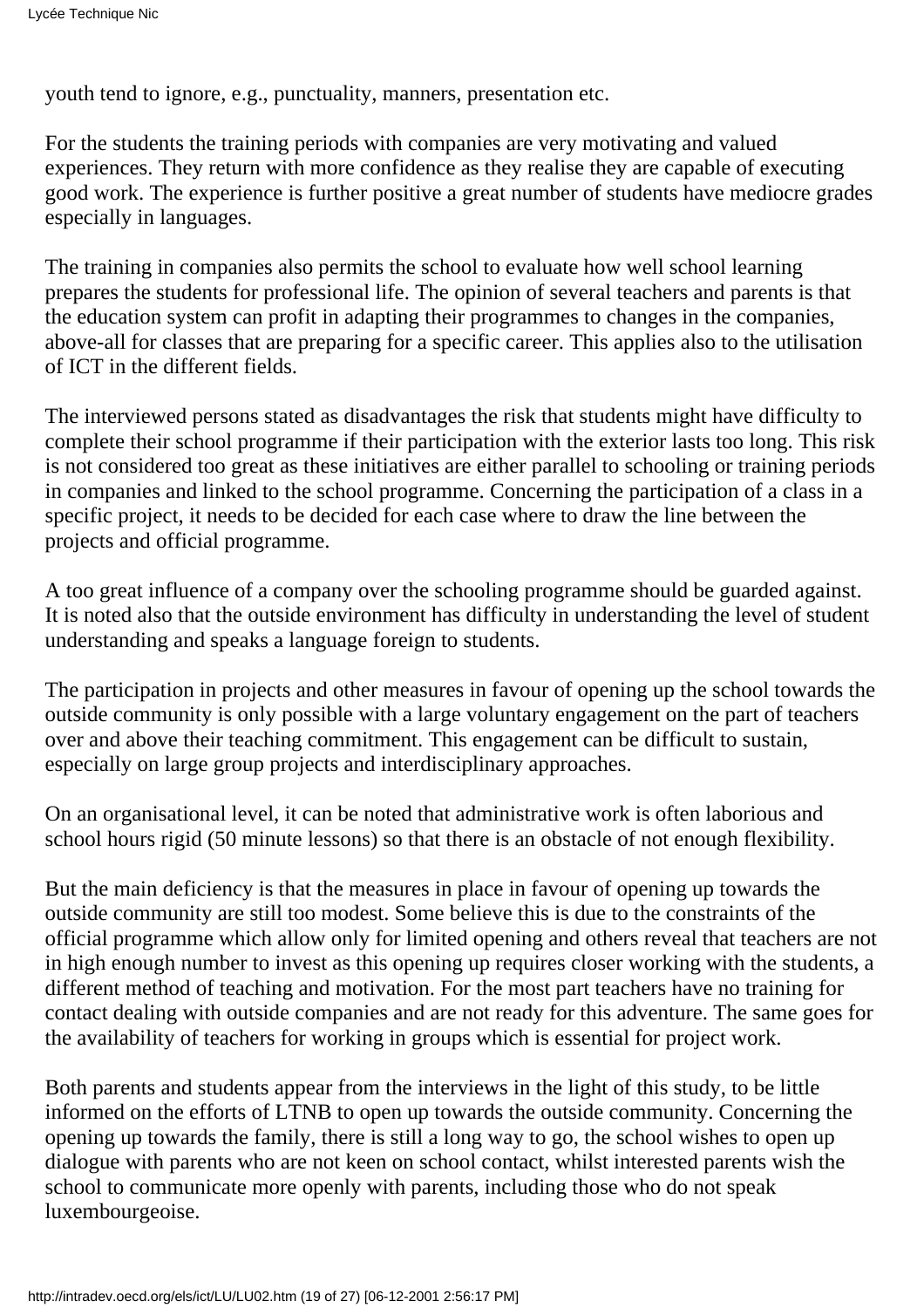# **Student impact**

The interviewed persons were unanimous that all students, whatever their grades or social situation profited from contact with the outside world. Some teachers felt that the impact depended on the personality and determination of the student, independent of their student performance. Other estimate the efforts were still underdeveloped and so their impact could only be modestly judged. It was also noted that all students, strong and weak could experience difficulties in new and unfamiliar situations (e.g.: presenting a project in public or writing a report) and that they rapidly achieve their limit, especially when having to work autonomously.

The question remains open as to whether good or weak students or students from poor or well-off families profit more from the policy of opening up towards the outside community, especially with the implication that students from a better social background achieve better grades. As there are no sufficient indicators, the persons interviewed are however reluctant to jump to conclusions too quickly.

The following reflections show that for the most part the better students and unquestionably those from underprivileged backgrounds that profit the most:

- the opening up of the school consists of offers where each one profits according to competence level;

- weak students risk to experience serious communication problems when they find themselves in different environments such as a training period in a company, being unable to express their wishes, ask what is required of them, alert that they do not understand, they do not react when reprimanded and do not take their own initiative and remain withdrawn in themselves; - the access of different offers can vary according to the social family status, therefore less than 10% of the students in the preparatory regime participate in the snow class whereas there are about half of the technical high school and a large majority in the classical high school who participate. The same goes for other offers not obligatory in the school programme where extra costs to be borne by the family are required.

Other teachers underline the benefits that the opening up of the school towards the outside community can bring to weak students and those from poorer backgrounds:

- students who are unmotivated by theoretical learning can feel more at home in a company situation, in contact with machines and men in the working field;

- weak students can seize the opportunity not met at school and gain confidence;

- the stimulation of new and diverse opportunities is particularly precious for weak and underprivileged students as they possess many opportunities to develop;

- students become closer on the social level when they have the opportunity to work in groups.

On the whole, interviewed persons esteem that the opening up of the school towards the exterior does not close the gap between the good and weak students, as they all profit.

The interviewed persons to not feel that the opening up of the school towards the exterior varies according to sex. There are several differences which are noteworthy, it is generally more difficult to mobilise the boys for outside school activities. In the training periods with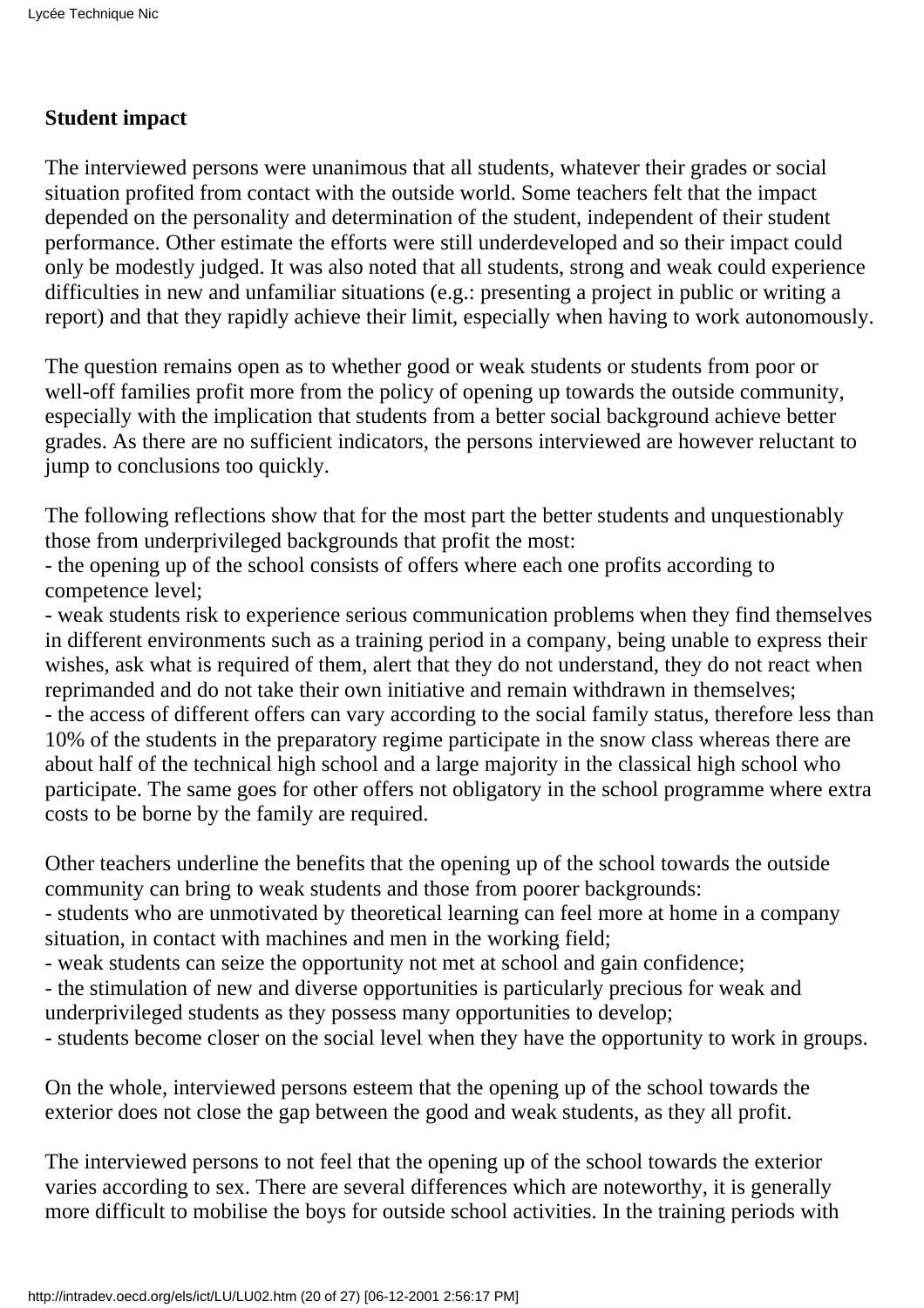companies it appears that the girls are more shy to react and when to perform tasks not laid out in the contract.

Until now the periods of training in companies have not brought about a diversification in professional choice. Girls and boys continue to opt for specific careers to one sex or another, conforming with tradition. Segregation exists in the composition of classes where according to professional specialists, there is inequality between girls and boys.

# **4. The OECD hypotheses**

# *Hypothesis 1*

At LTNB, as in all other technical high schools in Luxembourg the emergence of technical equipment available to students brought about the introduction of training for teachers, initiation courses in ICT for students in the *cycle inférieur* and specialised computing courses in different technical fields. With time as the technology became more common with word processing and access to Internet, and less prone to breakdowns, an increase in teachers interest to use ICT occurred, at least for their personal needs and preparation of courses. A similar evolution saw an increase in students with home computers as prices became more affordable.

In the initiation course for students INITE, ICT was taught by way of interdisciplinary projects, this was a new and innovative approach for Luxembourg. In this regard the technological equipment can be considered as a catalyst, although limited for the reasons that follow.

When ICT is considered at LTNB together with the pedagogical innovation of opening the school up towards the outside community, it is evident that ICT is a resource like any other and not a catalyst. The presence of equipment did not play a catalyst role in favour of ICT in the general stream due to this approach being still underdeveloped. The interviewed teachers reinforce the rival hypothesis in that they agree that students should know how to use ICT, but they have mixed opinions concerning the integration of ICT into the courses, ICT being considered as a tool amongst others, complementary to traditional resources.

Globally it can be said that LTNB supports the rival hypothesis.

# *Hypothesis 2*

If the evolution of ICT is compared with that of the opening up of the schools towards the outside community, there are many similarities. In both fields the progress is slow. The principal protagonists were a core group of engaged teachers, motivated by their own interest and pushed by the management. This core group consisted of teachers of diverse ages, who were already experienced in their profession. The number varied slightly over time but remained limited. The majority of other teachers supported the efforts of the protagonists without themselves being much involved. A minority of teachers had nothing to do with ICT, but did not show opposition to their colleagues. In both areas, the evolution developed by way of institutional mechanisms imposed from above, the computer courses and training periods within companies offered to students brought about by the official programme and the *Projet d*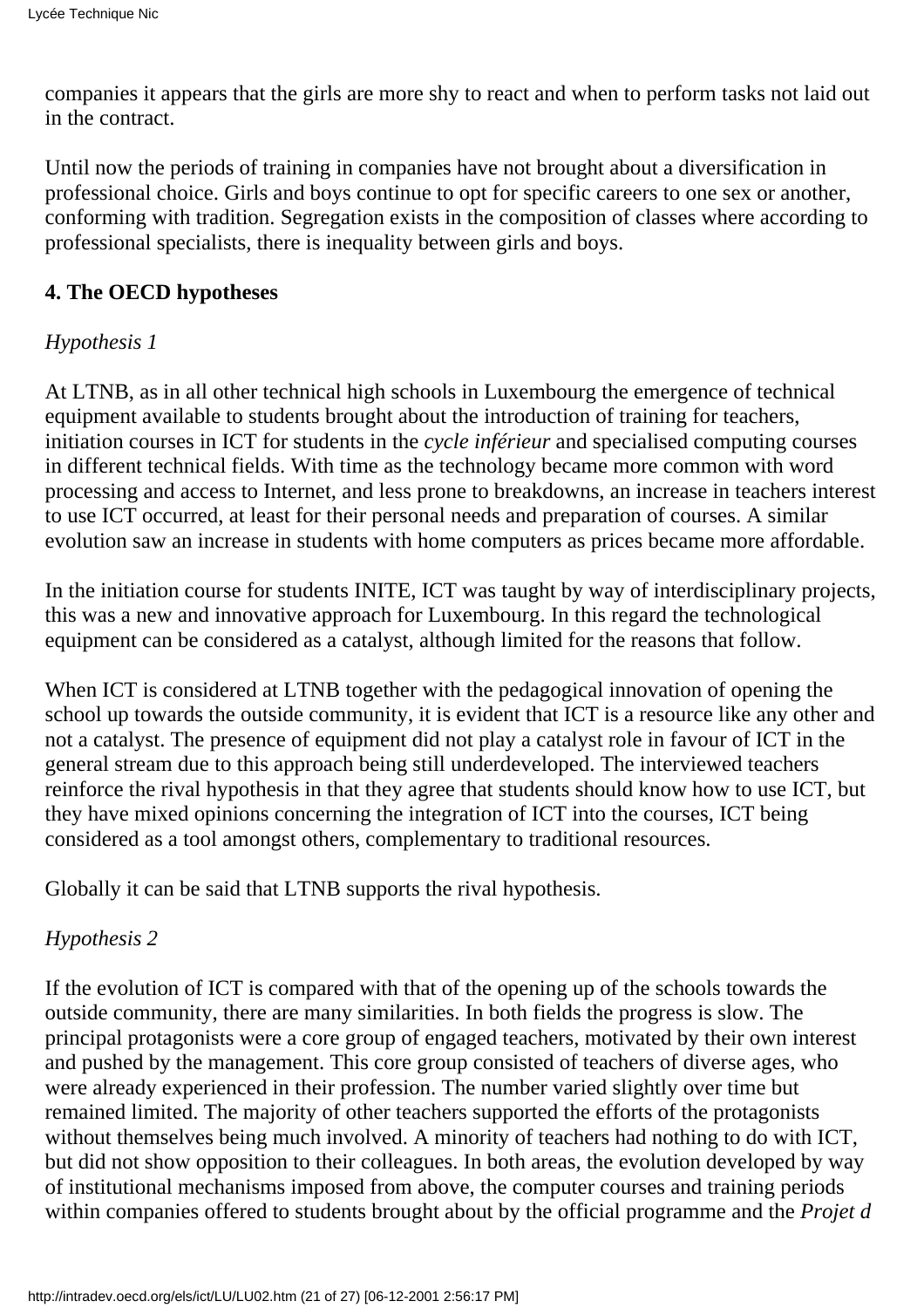## *etablissement.*

As the pedagogical innovation to open up the school towards the outside community was composed of a number of diverse initiatives without links to each other, it is not possible to push the comparison further. However, there are some differences apparent. The outside experts played an important role to equip the school with a computing network, whereas it was the school itself who initiated for the most part the efforts of opening up towards the outside community. The pioneers in the technological domain were on the whole male with specific training, whereas the promoters of the opening up of the school to the outside were of both sexes and from varied branches of teaching.

It is difficult to situate the evolution of ICT at LTNB in the Rogers framework. On the whole, the teaching body was homogeneous in terms of socio-economic and training levels. There are certain differences in their teaching status (professors, instructors, technical masters, trainees, leaders/head teachers etc), but the data collected for the present study only evaluates ICT for certain criteria. It is not possible to distinguish between the personalities of the early adopters and the late adopters, only that the latter do not correspond with the Roger s profile, the teachers reluctant to use ICT were not necessary opposed to the innovation in general, a multitude of other reasons explains their attitude. There are some facts which follow the traditional diffusion of innovations as described by Rogers, in that the teachers at LTNB are inclined to use ICT where they see it to their own private and professional advantage, they are also attracted by their more advanced colleagues, they initiate themselves when the software becomes more user-friendly and perfection their use by way of contact with colleagues, they participation diminishes when faced with technical problems and when the time invested seems to outweigh the benefits reaped.

It can be concluded that the innovation follows a traditional pattern of diffusion such as described by Rogers (1995). The data on economic factors and level of student use of ICT for those who possess home computers support this hypothesis (see sub.4 above).

## *Hypothesis 3*

The situation at LTNB is not really favourable to answer this question. ICT is principally anchored in the school programme decreed for Luxembourg technical high schools, and the computing labs at the schools are almost always in full occupation to this end. The margins for manoeuvring are limited.

To support the rival hypothesis it can be stated that the computing network was put in place by outside experts who not only determined the profile of the *Projet detablissement*s Web for school but also developed the technology infrastructure and offered the initiation course to Internet for pupils, teachers and parents alike.

However, it was the teachers who were competent and motivated who stimulated use of ICT in their classes, and they were the first to push the development in the school, after these pioneers, other teachers became initiated, notably by self-learning and from their colleagues. It is due to the engagement of these teachers that the interdisciplinary projects in the INITE course and exploration of other ICT application not included in the official programme happened. These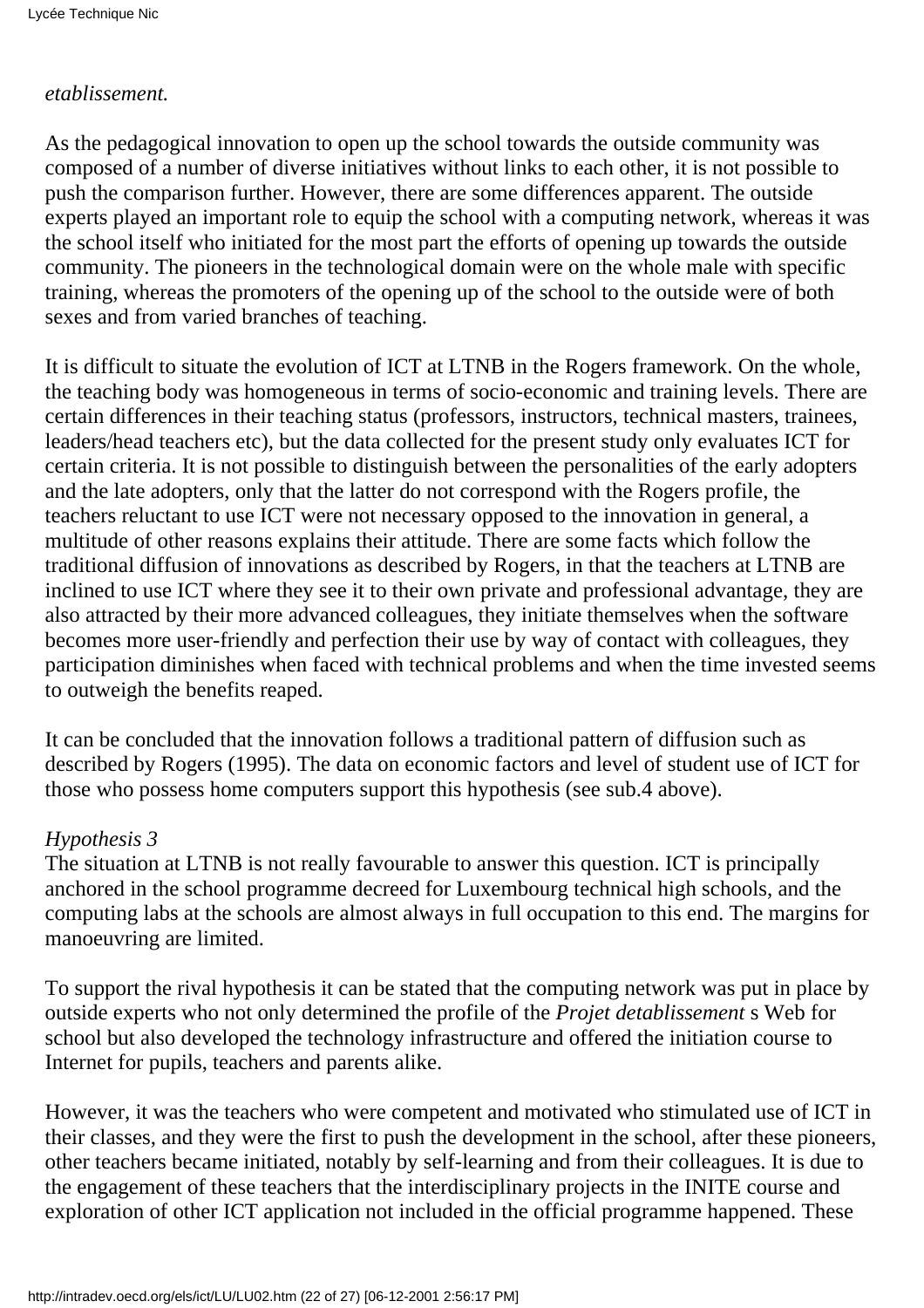teachers put into place the *Projet detablissement*s Web for school, and other specific ICT projects which were successful, and new pedagogical approach. On the other hand as interest of teachers diminished so did interdisciplinary projects in the INITE course. ICT is also little used in the main stream, not only due to lack of equipment, but due to reticence on the part of teachers who are not competent enough at ICT.

LTNB supports the first hypothesis.

## *Hypothesis 4*

We first have to ask the question whether ICT could equally be accessible to all. At LTNB all pupils in the *cycle inférieur* of the technical high school does a compulsory initiation course in ICT. All pupils have the possibility of access to the free surfing sessions held after school hours. But this does not mean that all pupils benefit equally from the technological equipment. The effectiveness of the initiation course is greater when pupils exercise and use ICT outside school. Not all students possess home computers, and those that do not necessarily for learning, the use of the computer labs after school hours in under exploited.

The most competent students are the students with better grades and those that possess computers at home. Students from underprivileged backgrounds frequent weaker level classes and less often possess home computers. All interviewed teachers were of the opinion that students who had ICT access at home were at an advantage. They also esteem that this advantage is greater when the parents encourage or help their children to use ICT for learning. It is argued that good students possess more facilities to exploit the potential of ICT, e.g. find quality material on Internet, read, understand, interpret and use it to benefit in their work. Given that ICT is little used in the main stream, and that its impact depends largely on the quality of the pedagogical framework, these routes need to be verified on the basis of experience for the future.

All the teachers agree that ICT can profit in one way or another all students, but to varying degrees. They estimate that ICT does not reduce the gaps between the good and the bad students or the students from poor or rich families. It is generally felt that gaps between ICT use increase where ICT is not equally accessible to all students. But from the information collected at LTNB does not give a clear response to this question, so it seems that the gaps have a tendency to increase.

The question should also be posed as to whether ICT reinforces or diminishes the gaps between girls and boys. The data collected from LTNB points to fact that the impact of ICT varies between the sexes. Girls have less frequently computers at home and boys show more interest in ICT, girls and boys have also different approaches for initiation to ICT, using it at school and exploiting it in terms of the professional careers.

# *Hypothesis 5*

As ICT use at LTNB is very limited and that its application in the main stream is rare, it is not possible to support either hypothesis. The teachers interviewed are opinionated on the advantages and disadvantages that ICT represents to their students, but their appreciation s to not allow for division between support for either one of the hypotheses.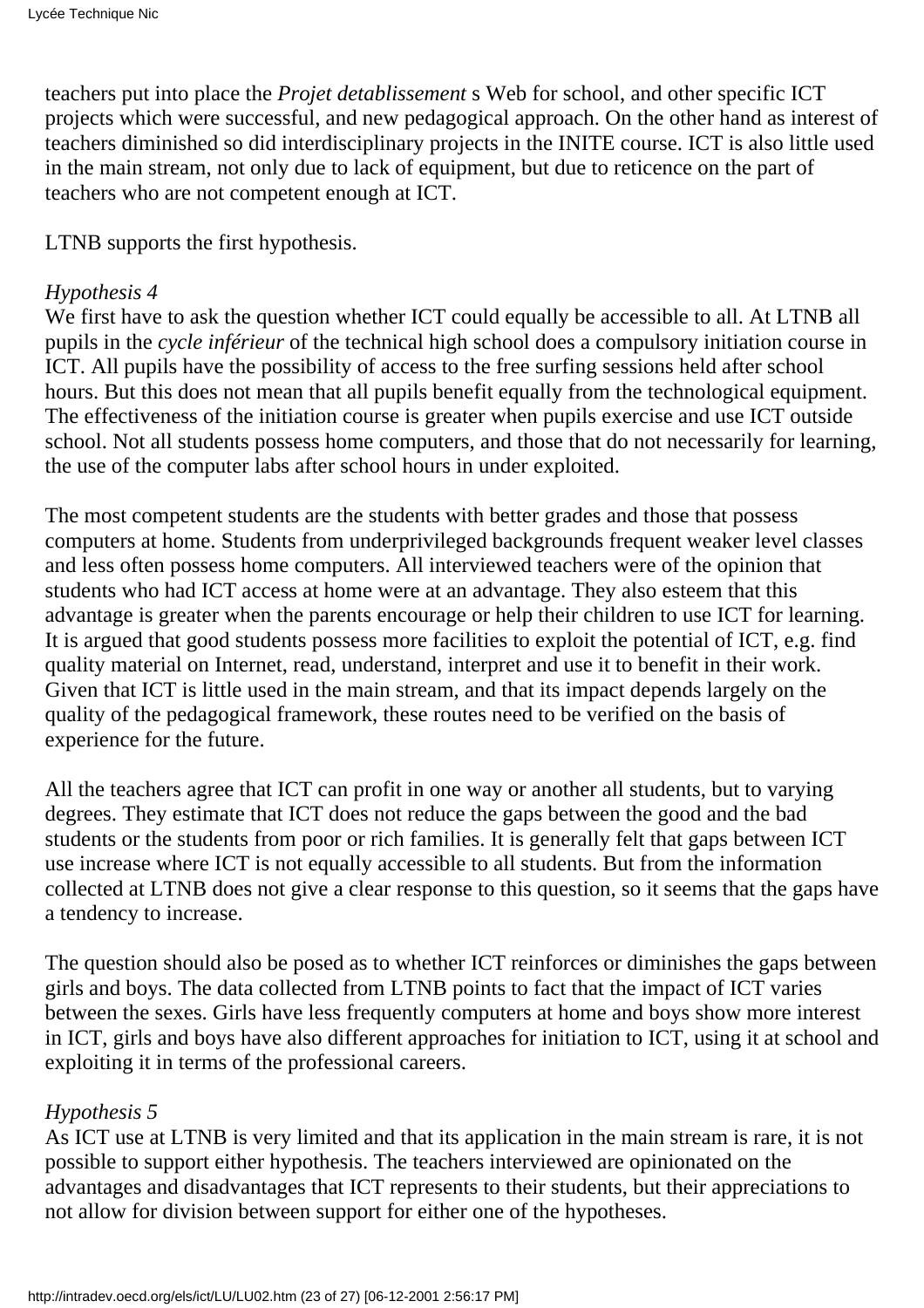## **5. Future developments**

LTNB will without doubt continue efforts to develop the opening up of the school towards the outside community and use of ICT. These efforts will be done together with the policy of the Luxembourg Government and Ministry of National Education, Professional Training and Sports who are engaged at different levels for promoting ICT within schools and in daily life. The government has also in an agreement concluded in 1999 to attach great importance between the school world and that of companies and put into place adequate structures so that exchanges between the two sectors can take place in a regular and organised manner;

There is no doubt that the experiences of LTNB can profit other schools. The possibility to transfer between schools is amongst the criteria for the National Education to accord financial aid to *Projets detablissement* or the Programme Media 2000 which allocates substantial funds to high schools for ICT equipment. Luxembourg also participates in international studies of which the present OECD study is one, to stimulate the exchange of information and good practise.

#### *Desired developments in field of ICT*

Interviewed persons expressed the wishes for the following future wishes to develop ICT:

#### Enhanced pedagogical value

Up until now, technical problems and lack of equipment have blocked the pedagogical debate on the use of ICT within schools. The question of how to use ICT and school and why? has been confronted by several specialists, but should now be addressed by the whole teaching body. It should include a critical view on the economic implications on school expenditure. It appears that the number of teachers who would voluntarily integrate ICT into their classes, even if the equipment was available, is low. For this number to increase, they have to be convinced of the pedagogical value ICT can bring to learning in their field and give them practical working models, put equipment at their disposition which is easy to use and problem free.

#### **Organisation**

Teachers new to ICT would be less reticent to integrate ICT into their courses if there was a technical assistant ready intervene in case of problems and to respond to helping students not yet able to use it. Class numbers are too big and this does not allow the utilisation of ICT for this new pedagogical approach which is more personalised and autonomous on the part of student. The 50-minute classes are too short and should be abandoned for a more flexible schedule. In traditional classes, one could record on a video the most vital classes and publish this on the school network, so that students could revise it at home. Students who do not possess ICT at home should be given more opportunity to use the school equipment outside of class time, during the recreation periods and when other classes are cancelled, and access to free surfing should be every day of the week and students should be incited to make use of these offers. National authorities should encourage teachers to invest more time and effort in the research of new pedagogical approaches with the aid of ICT.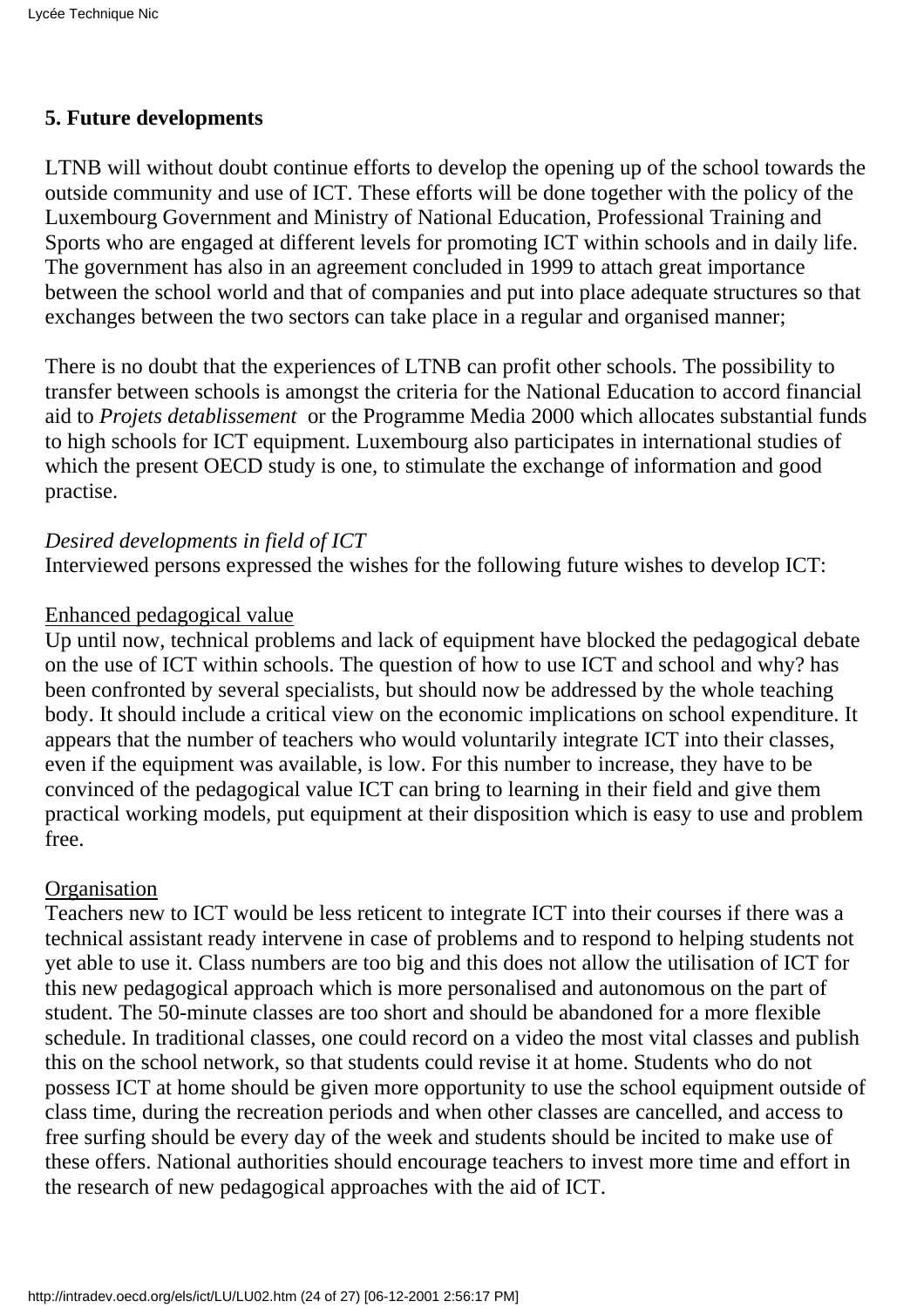## Programmes

The commissions in charge of national programmes should define the possibilities of ICT use in the different sectors of teaching. Examples of good practise should be formulated for different courses; Globally, programmes should be more flexible to facilitate the pedagogical innovations with or without ICT. The initiation courses or use of technology tools should be based on practical application. In order to facilitate students initiation to ICT by self-learning, the Ministry should equip schools with French software, because students in the lower classes do not understand enough English to use the help in Word or Excel. Media education, including ICT, television, cinema etc., should also be integrated into other branches of teaching.

# Training

To promote use of ICT, the national authority should offer student/teachers and in-service teachers concrete training in different teaching branches. As utilisation of ICT goes hand-in-hand with a new pedagogical approach, training should be given on methodology of working groups and projects. Some teachers express the wish also for training on networks and teaching responsibility in case of abusive use of ICT during class. As training attracts only a limited number of voluntary lifelong learners training should be supplemented by school meetings and pedagogical days.

# Equipment

More efforts are needed to guarantee the smooth running of equipment and minimise break downs. The role of external experts needs to be clarified for future development. The need for supplementary equipment should be evaluated in light of need of usage and integration of ICT into the general stream. As the computer labs are still fully occupied, the school should equip itself with extra multi-media equipment. The labs should have a sufficient number of computers to permit each student to work at a single station. The opinion is divided as to whether the new labs need to be created or whether increase the decentralised equipment e.g. in the biology department into a new wing of the school under construction. Some teachers wish for students to be equipped with laptops which they can use in the classroom or computers in the work desks of each student, however other do not see any point in this. For the most part they express the wish for a central computer in the classroom with projection.

# Maintenance

All persons interviewed underlined the importance of good maintenance of technological equipment. The current solutions are a long way from the situation some years back, but remain insufficient. The schools is in need of permanent technical staff whose unique task is to maintain the ICT equipment and help teachers with logistic problems. The whole computing system needs simplification to reduce the maintenance needs.

# Communication/Management

The school network should be used to diffuse information and develop communication between different scholarly sectors and for administrative tasks. The national authorities should expand the computing programme to permit teachers to share their notes on bulletin boards. Some teachers wish for grades of students to be stocked on the school server to facilitate access by the persons authorised.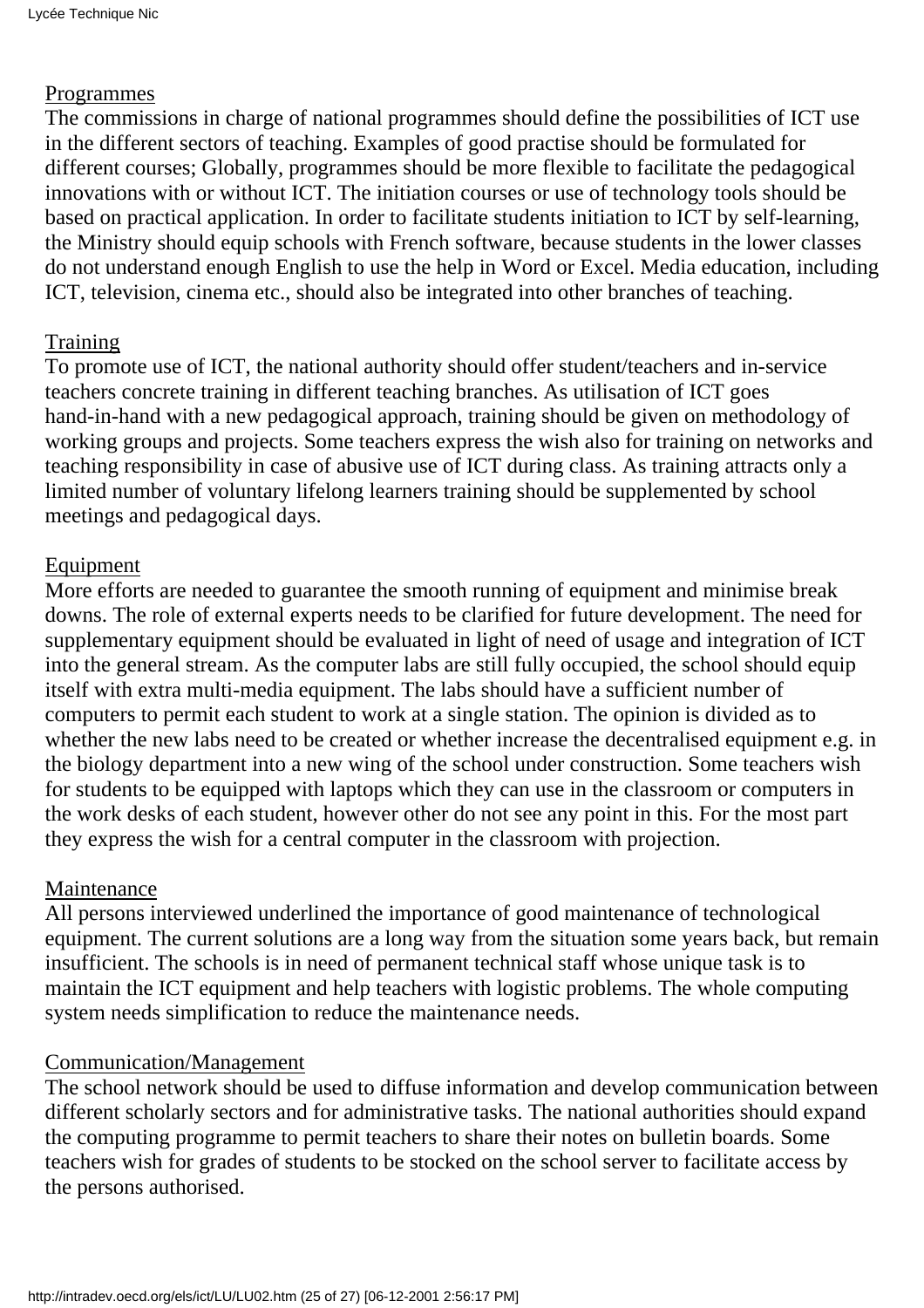#### *Other desired developments*

In the eyes of the persons interviewed, ICT can only resolve certain problems in the school. The school also needs to evolve in other areas, failing this with the aid of ICT. The wishes concerning future development at LTNB at the school are notably the following:

#### Opening of the school towards the outside community

The opening up of the school towards the outside community is seen as of capital importance. This should be further enhanced, notably by way of contact with outside companies. The school should take into account, the experiences students have gained on their training courses and the continuing changing profiles of professions. Teachers need to become better informed on the realities of the different teaching professions. They need to communicate better with the outside world.

#### Student orientation

Through contact with companies, the school should make more effort to aid students to make a good choice in the future careers. Information and orientation to this end should begin earlier; The different initiatives should be co-ordinated to avoid isolated and short-term contacts and the orientation should be considered by all parts of the school as an indispensable part of the school programme.

#### Relations between teachers and students

Both parents and students underline human relations between teachers in students as being of fundamental importance, a student at ease with a teacher is more motivated to work and receptive to learn. For making the school a better learning place, communications need to be improved between teachers and students. Teachers need to become more individually involved with students and more empathetic. consultation hours should be perhaps implemented where students can consult teachers about problems at school or otherwise as most students will not take the initiative to contact their teacher.

#### Relations between the school and parents

The school should strive towards greater efforts to implicate the parents in the life of the school, especially those who are not mother tongue Luxembourgeois and from underprivileged backgrounds. The initiatives to open the school towards the outside community defeat the hesitation of parents to come to the school. The school should offer a framework for students whose parents work and cannot give their child adequate help. The state should increase financial aid to families with modest revenues and cannot afford necessary school equipment. The school cannot however aim to resolve societal problems and parents should assume their responsibility vis-à-vis their children.

#### Exchange between teachers

The school should create a structure which favours communication and exchange between teachers. Notably between teachers of the same class and same branches of teaching. Parents and students wish for exchange to ensure a better partition of tasks imposed on the students in the different classes.

New pedagogical approaches